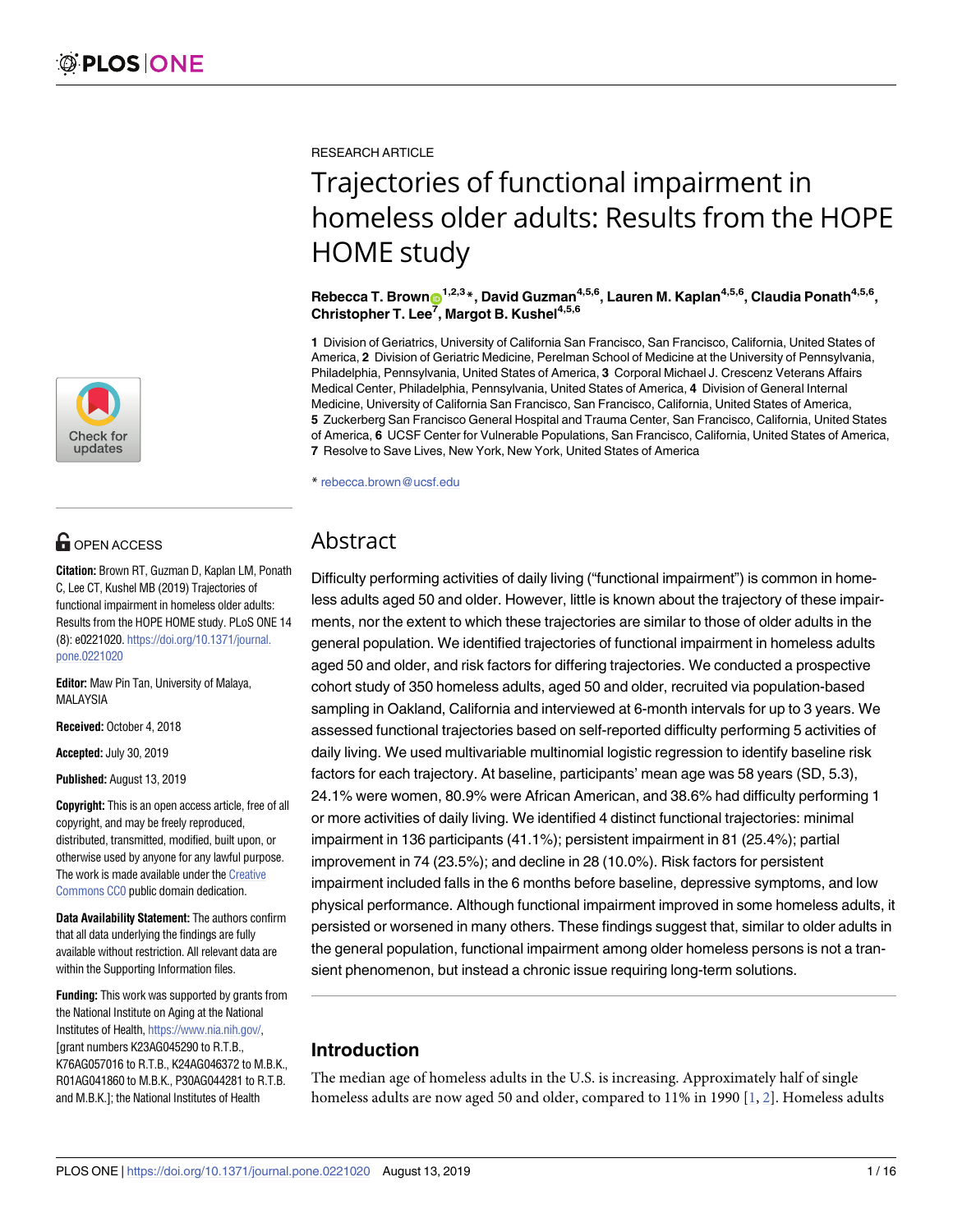<span id="page-1-0"></span>National Center for Advancing Translational Sciences through the University of California, San Francisco, Clinical and Translational Science Institute, <https://ncats.nih.gov/>, [grant number KL2TR000143 to R.T.B.]; and the American Federation for Aging Research, [https://www.afar.](https://www.afar.org/) [org/](https://www.afar.org/), [grant number K76AG057016 to R.T.B.].

**Competing interests:** The authors have declared that no competing interests exist.

develop aging-related conditions earlier than individuals in the general population, including difficulty with basic activities of daily living (ADLs) that are essential for independence, such as bathing and dressing [\[3–](#page-12-0)[5\]](#page-13-0). Difficulty performing these activities, often called "functional impairment," occurs in 30% of homeless adults in their fifties and early sixties, a prevalence similar to that of housed adults 20 years older [[4,](#page-12-0) [5\]](#page-13-0). For this reason, homeless adults aged 50 and older are often called "older" despite their relatively young age [[3](#page-12-0), [4](#page-12-0), [6\]](#page-13-0).

Despite this high prevalence of functional impairment, little is known about functional trajectories among homeless adults, including the extent to which these trajectories are similar to those of adults in the general population. Studies of community-dwelling middle-aged and older adults show that function is dynamic: while some functional impairments persist and worsen over time, others, such as those due to injuries, may resolve [[7](#page-13-0)]. In the general population, persistent and worsened functional impairment is strongly associated with higher rates of acute care use  $[8]$  $[8]$  $[8]$ , institutionalization  $[9]$  $[9]$ , and death  $[10, 11]$  $[10, 11]$  $[10, 11]$  $[10, 11]$  $[10, 11]$ . However, middle-aged people in the general population are more likely to improve after an initial episode of functional impairment than are older adults  $[12, 13]$  $[12, 13]$  $[12, 13]$ . It is thought that functional impairment is more transient among middle-aged people because impairments that develop earlier in the life course are more related to acute injuries or illnesses than the more chronic and progressive impairments among older adults [[14](#page-13-0)].

Because homeless people develop functional impairment earlier in the life course  $[3, 5]$  $[3, 5]$  $[3, 5]$  $[3, 5]$ , it is possible that these impairments would be more transient, similar to middle-aged people in the general population [[14](#page-13-0)]. However, homeless people have a disproportionate prevalence of chronic illnesses and geriatric conditions that are known to be risk factors for functional impairment in the general population [[5](#page-13-0), [15](#page-13-0)]. Furthermore, people experiencing homelessness often have great difficulty modifying their environment, and thus may experience a mismatch between their abilities and environment that results in functional impairment or exacerbates an existing impairment  $[16]$ . For these reasons, it is possible that functional impairments among homeless older adults often persist and worsen over time, similar to older adults in the population.

Additionally, little is known about risk factors for functional impairment among people experiencing homelessness. Although risk factors for functional impairment among community-dwelling older adults have been well-studied, some hypothesize that homeless persons may have non-traditional risk factors that are prevalent among or unique to homeless people [\[17](#page-13-0)]. In her disablement framework, Verbrugge posits that factors both at the level of the individual and at the level of the environment impact an individual's progression along a central pathway leading to disability [[18](#page-13-0)]. Individual factors may include sociodemographic characteristics, health status, and health-related behaviors, while environmental factors include characteristics of one's social and physical environment. Among older adults in the general population, risk factors for functional impairment at the level of the individual include female sex, multi-morbidity, depression, cognitive impairment, sensory impairment, smoking, obesity, and lower extremity weakness, while environmental risk factors include social isolation and poor neighborhood safety [\[15,](#page-13-0) [19](#page-13-0)]. However, homeless persons may experience differing risk factors across both the individual and environmental domains, including substance use disorders, limited access to health care, and longer duration of homelessness.[\[20\]](#page-13-0)

Understanding functional trajectories and risk factors for these trajectories among homeless older adults is key to developing appropriate services and supports to address the needs of this growing population. If most functional impairment among homeless people is transient, there would be less concern about the risk of early nursing home placement. However, if functional impairment persists and worsens over time, services and supports would need to be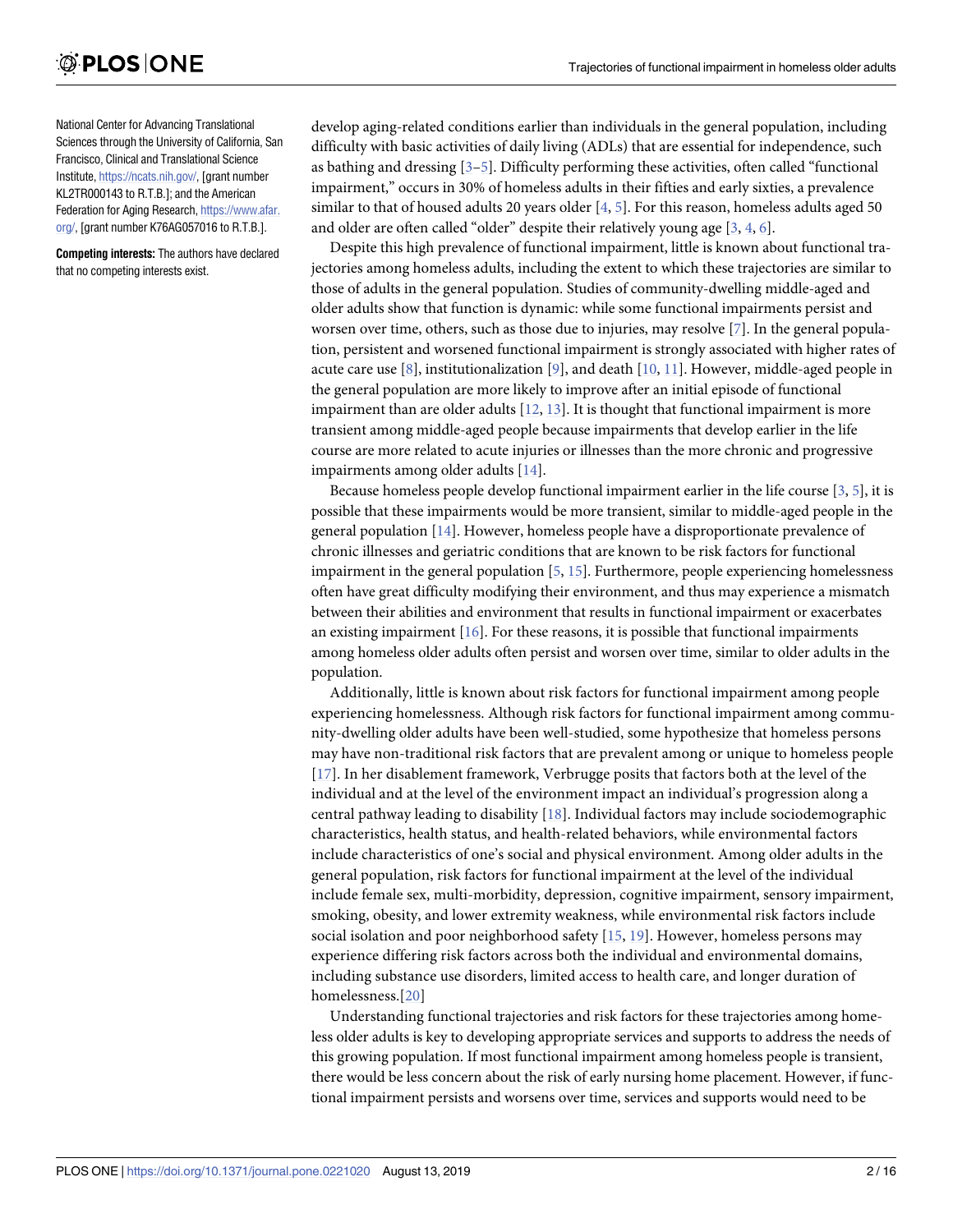<span id="page-2-0"></span>adapted to address these impairments. Similarly, if most risk factors for functional impairment among homeless persons are like those in the general population, existing interventions could potentially be adapted to address functional impairments. However, differing risk factors may require novel approaches. A key platform for delivering interventions for people experiencing homelessness is permanent supportive housing (PSH), defined as subsidized housing with closely linked or on-site supportive services, which maintains housing among chronically homeless persons [\[21–23\]](#page-13-0). Refining the current model of PSH could allow homeless people with chronic functional impairments to be rehoused in community settings, avoiding premature and costly institutionalization.

We identified trajectories of functional impairment and predictors of functional trajectories, including both traditional and non-traditional risk factors, in a prospective cohort study of 350 homeless older adults in Oakland, California. We hypothesized that functional impairment would persist or worsen in most participants. We further hypothesized that among individuals who did experience persistent or worsened functional impairment, nontraditional risk factors including binge drinking, drug use disorders, limited access to health care, and longer duration of homelessness would be important drivers of poorer functional trajectories.

## **Materials and methods**

### **Ethics statement**

The institutional review board of the University of California, San Francisco, approved the study (CHR 12–09490). Written consent was obtained from participants.

## **Design overview**

We conducted a 3-year prospective cohort study of 350 homeless adults aged 50 and older recruited via population-based sampling in Oakland, California (the Health Outcomes in People Experiencing Homelessness in Older Middle agE [HOPE HOME] study). We interviewed participants at baseline and every 6 months thereafter.

## **Setting and participants**

We sampled homeless individuals using a purposive population-based approach [[5,](#page-13-0) [24\]](#page-13-0). Sampling locations included low-cost meal programs, overnight shelters, a recycling center, and places where unsheltered people stayed. We set total recruitment targets for each location based on best estimates of the number of unique individuals who visited a site or were unsheltered annually. Individuals meeting a brief eligibility screen were invited to participate in an enrollment interview.

Study staff conducted enrollment interviews from July 2013 through June 2014 at a nonprofit community-based organization in Oakland, which provided space for the study. Eligibility criteria included age 50 years or older, English-speaking, currently homeless based on the federal Homeless Emergency Assistance and Rapid Transition to Housing (HEARTH) Act [\[25\]](#page-13-0), and able to provide informed consent.[[26\]](#page-14-0) Participants received \$25 gift cards from a major retailer for the enrollment interview and \$15 for follow-up interviews.

We conducted follow-up interviews every 6 months for a total of 36 months. To maximize follow-up rates, we conducted monthly check-ins with participants by telephone or in-person. We classified participants as missing for a follow-up if they did not complete an interview within 3 weeks before and 8 weeks after the scheduled follow-up date.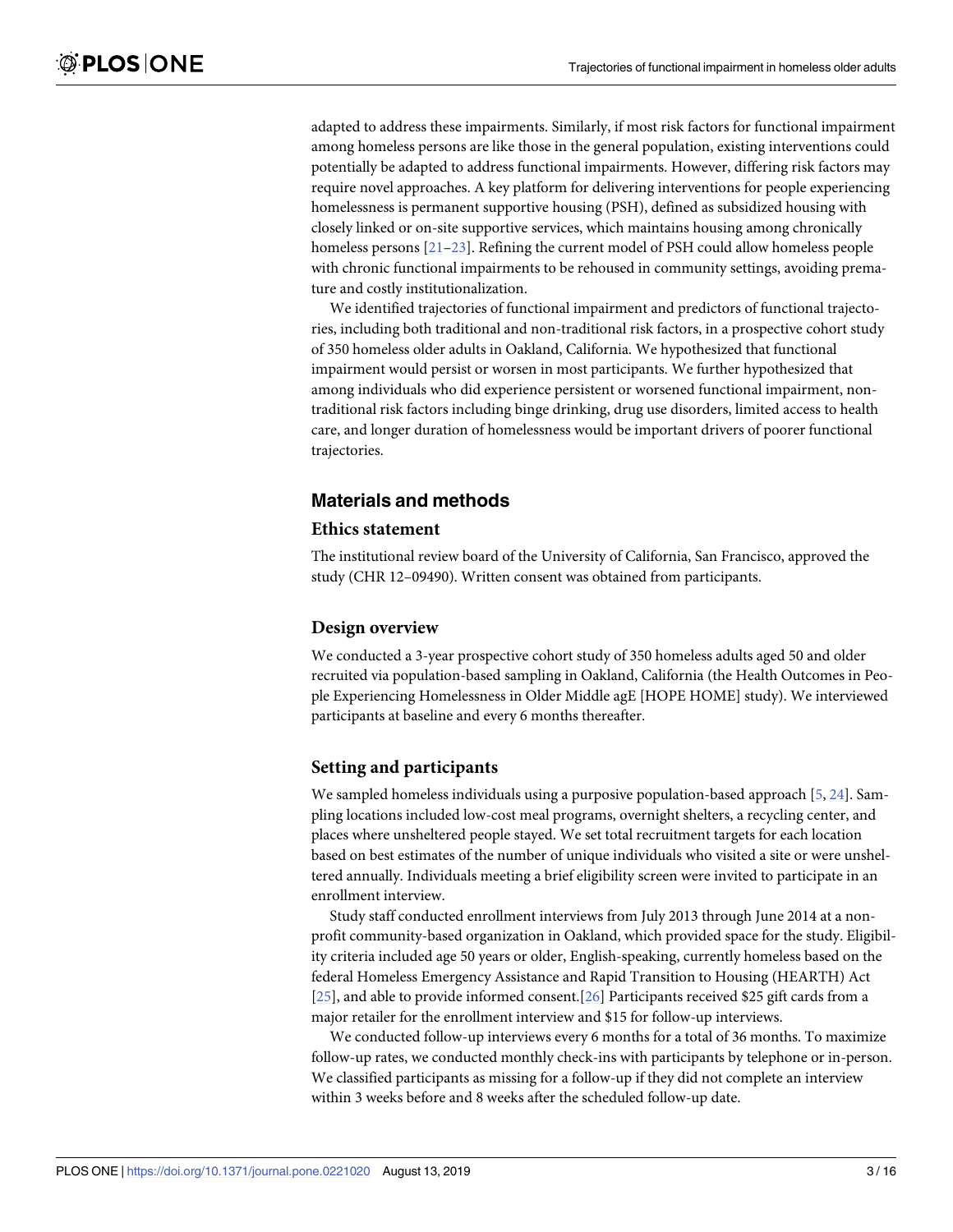#### <span id="page-3-0"></span>**Measures**

**Outcome: Functional impairment.** At baseline and each follow-up, participants reported if they had difficulty performing 5 ADLs (bathing, dressing, eating, transferring, toileting).[[27\]](#page-14-0) Individuals who reported having difficulty with an activity were asked if they were unable to complete that activity. We defined an ADL impairment as reporting difficulty with one of these tasks. The primary outcome was the total number of impairments reported at each follow-up (range, 0–5).

**Traditional risk factors for functional impairment: Individual.** To identify characteristics associated with differing functional trajectories, we used covariates assessed at baseline. Sociodemographic characteristics included self-reported age, sex, race/ethnicity, marital/partner status, educational attainment, working for pay in the past 30 days, and median income in the past 30 days from all sources, including wages and benefits.

Measures of health status included self-report of nine physician-diagnosed medical conditions, including hypertension, cardiac disease, congestive heart failure, stroke or transient ischemic attack, diabetes, chronic lung disease, HIV or AIDS, cancer, and arthritis.[[28\]](#page-14-0) We categorized the total number of conditions as  $0-1$  versus  $\geq 2$  [[29](#page-14-0), [30](#page-14-0)]. We defined visual impairment as corrected visual acuity *<*20/40 [[31](#page-14-0)], and hearing impairment as self-reported difficulty hearing [\[32\]](#page-14-0). Using the Brief Instrumental Functioning Scale, we assessed ability to perform 6 instrumental activities of daily living (IADLs), and defined IADL impairment as difficulty performing 1 or more activities (taking transportation, managing medications, managing money, applying for benefits, setting up a job interview, finding a lawyer) [[33](#page-14-0)]. We defined cognitive impairment as a Modified Mini-Mental State Examination score below the  $7<sup>th</sup>$  percentile (1.5 standard deviations below a reference cohort mean) or inability to complete the assessment.[[34\]](#page-14-0) We defined falls as 1 or more self-reported falls in the 6 months before baseline, and depressive symptoms as a Center for Epidemiologic Studies of Depression Scale score  $\geq$ 16 (range, 0–60) [\[35\]](#page-14-0). We assessed physical performance using the Short Physical Performance Battery (SPPB) and defined reduced performance as a score  $\leq$ 10 (range, 0–12) [[36](#page-14-0)]. We assessed smoking status using the California Tobacco Survey (current, former, never) [\[37\]](#page-14-0).

**Traditional risk factors for functional impairment: Social environment.** To assess social support, we asked participants to quantify the number of close confidants, defined as anyone in whom the participant could confide. We categorized these using validated categories  $(0, 1-5, \text{ or } \geq 6)$  [\[38\]](#page-14-0).

**Non-traditional risk factors for functional impairment: Individual.** We assessed health-related behaviors including self-reported binge drinking, defined as drinking  $\geq 6$  alco-holic beverages on one occasion monthly or more often [\[39\]](#page-14-0) and problematic drug use, defined as a WHO Alcohol, Smoking, and Substance Involvement Screening Test score  $\geq$  4 for cocaine, amphetamines, or opioids (range, 0–39) [\[40\]](#page-14-0).

**Non-traditional risk factors for functional impairment: Environment.** Participants reported the total length of time they had experienced homelessness as an adult [\[41\]](#page-14-0). We assessed living environment at baseline using a follow-back residential calendar [\[42](#page-14-0)]. Participants reported where they had stayed over the past 6 months and the number of days spent in each location. Locations included homeless shelters, unsheltered places, housing belonging to family or friends, transitional housing, hotels or single occupancy units, medical facilities, drug treatment facilities, jail or prison, rooms or apartments that participants rented, and homes that participants owned. We used cluster analysis to categorize these data and identify each participant's primary living environment [[41\]](#page-14-0). To assess health care access, participants reported if they had a regular location to obtain care other than the emergency department.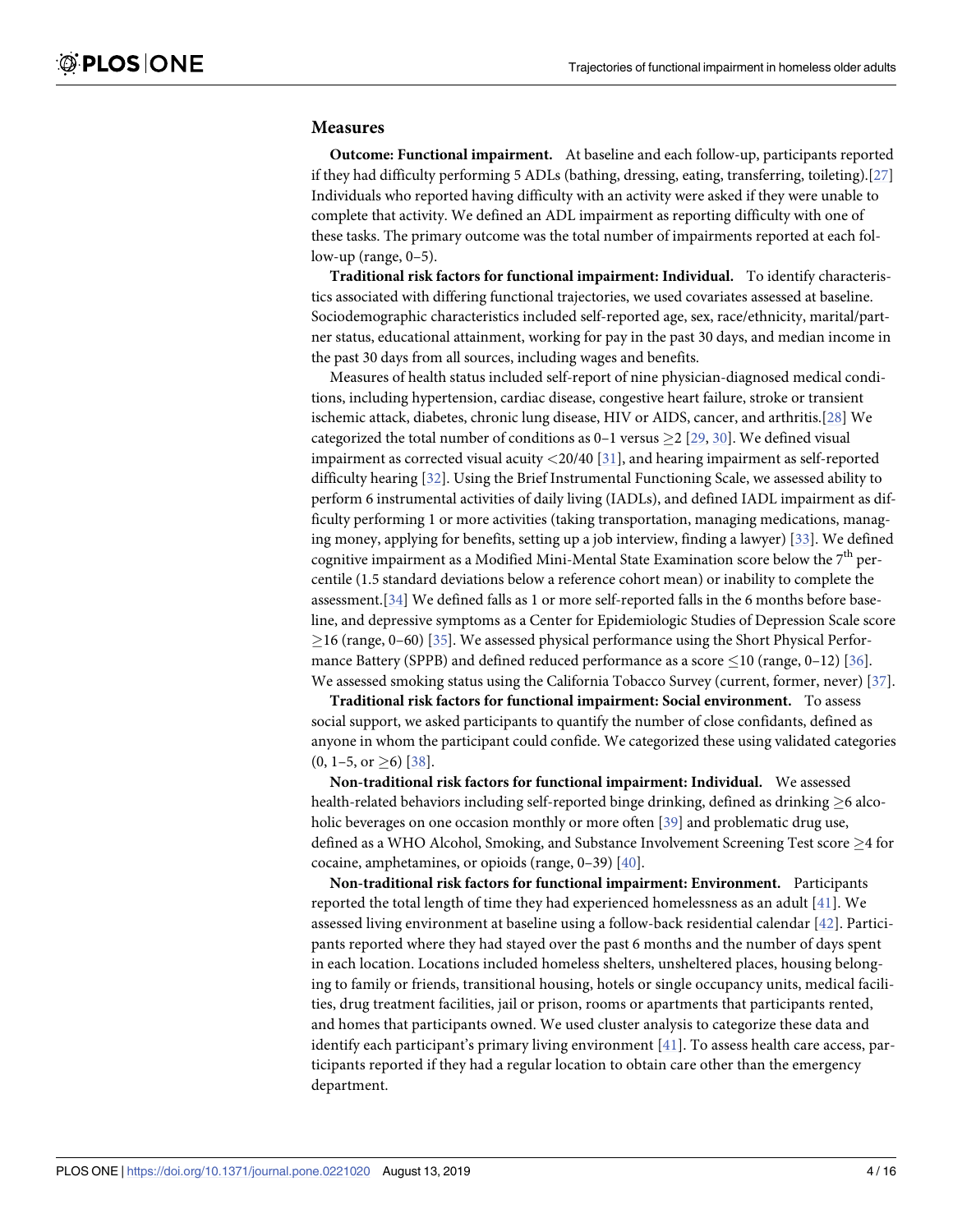#### <span id="page-4-0"></span>**Statistical analyses**

We examined participant characteristics at baseline using descriptive statistics. To identify the primary living environment for each participant at baseline, we used cluster analysis, consistent with our previous research [\[5,](#page-13-0) [41\]](#page-14-0). Cluster analysis generates similar groups of participants within a dataset by identifying existing patterns in the data  $[43, 44]$  $[43, 44]$  $[43, 44]$ . We used two cluster analysis methods to identify the living environment group as detailed in our previous research [\[5,](#page-13-0) [41\]](#page-14-0). Briefly, this included primary analyses using Ward's linkage to minimize the sum of squares difference between groups [\[45\]](#page-14-0), followed by visual analysis of a dendrogram representing the data structure to identify the optimal number of clusters. We verified these cluster classifications using k-medians cluster analysis [\[46](#page-14-0), [47](#page-14-0)]. We measured the distinctness of the groups generated by these two cluster methods using the pseudo-t<sup>2</sup> and pseudo-F stopping rules [\[46\]](#page-14-0).

To identify differing functional trajectories, we used trajectory modeling [\[48\]](#page-15-0), which estimates multiple probability distributions within longitudinal data [\[48\]](#page-15-0). We conducted analyses using the Traj procedure [\[48\]](#page-15-0), which uses the maximum-likelihood method to fit a semiparametric (discrete) mixture model to longitudinal data. Using a zero-inflated Poisson distribution, we modeled the number of ADL difficulties reported over follow-up. We considered participants who died to have difficulty in all 5 ADLs from the date of death. We performed two sensitivity analyses to assess the stability of the trajectories across differing assumptions. In the first, we excluded participants who died. In the second, we considered both difficulty and inability to perform ADLs, using a summed ADL score (0 [independent], 1 [difficulty performing], or 2 [unable to perform]). The score for all 5 ADLs ranged from 0 to 10.

To identify baseline characteristics that predicted membership in each functional trajectory, we first used bivariable multinomial logistic regression to determine the association of potential risk factors with each trajectory [[49](#page-15-0)], using the minimal impairment group as the reference. We then used multivariable multinomial logistic regression to determine the adjusted association of potential risk factors with each outcome. In the multivariable model, we included characteristics associated with a bivariable multinomial Type 3 p-value *<* .10. We retained all covariates in the final model. We conducted analyses using Stata 13 (StataCorp, College Station, TX) and SAS 9.4 (SAS Institute, Cary, NC).

#### **Results**

Of 350 participants who completed a baseline interview, 31 were alive at 6 months but lost to follow-up, leaving 319 participants in whom functional trajectories could be ascertained [\(Fig](#page-5-0) [1\)](#page-5-0). Participants lost to follow-up before 6 months were more likely to have depressive symptoms (60.0% vs. 36.3%,  $p = .01$ ) and to have experienced falls (51.6% vs. 32.0%,  $p = .03$ ). A higher proportion of men than women were lost to follow-up, but this difference did not reach statistical significance  $(24.1\% \text{ vs. } 9.7\%, \text{ p} = .07)$ .

#### **Baseline characteristics of cohort**

The mean age of participants was 58.2 years (standard deviation [SD], 5.3), 75.9% were men, 80.9% were African American, and 24.8% had not completed high school nor obtained a GED [\(Table](#page-6-0) 1). The median total years of adult homelessness was 2.0 (range, 0.01–42.0 years; interquartile range [IQR], 0.6–8.0). Cluster analysis of the locations where participants stayed during the past 6 months resulted in 4 groupings, as previously reported [[41](#page-14-0)]. The majority of participants spent most nights unsheltered ( $n = 147$ ). A second group moved between multiple locations including homeless shelters, unsheltered locations, hotels, and jails ( $n = 79$ ). A third group spent most nights staying with family and/or friends ( $n = 55$ ), and a fourth group, which had only recently become homeless, spent most nights in rental housing  $(n = 38)$ . Over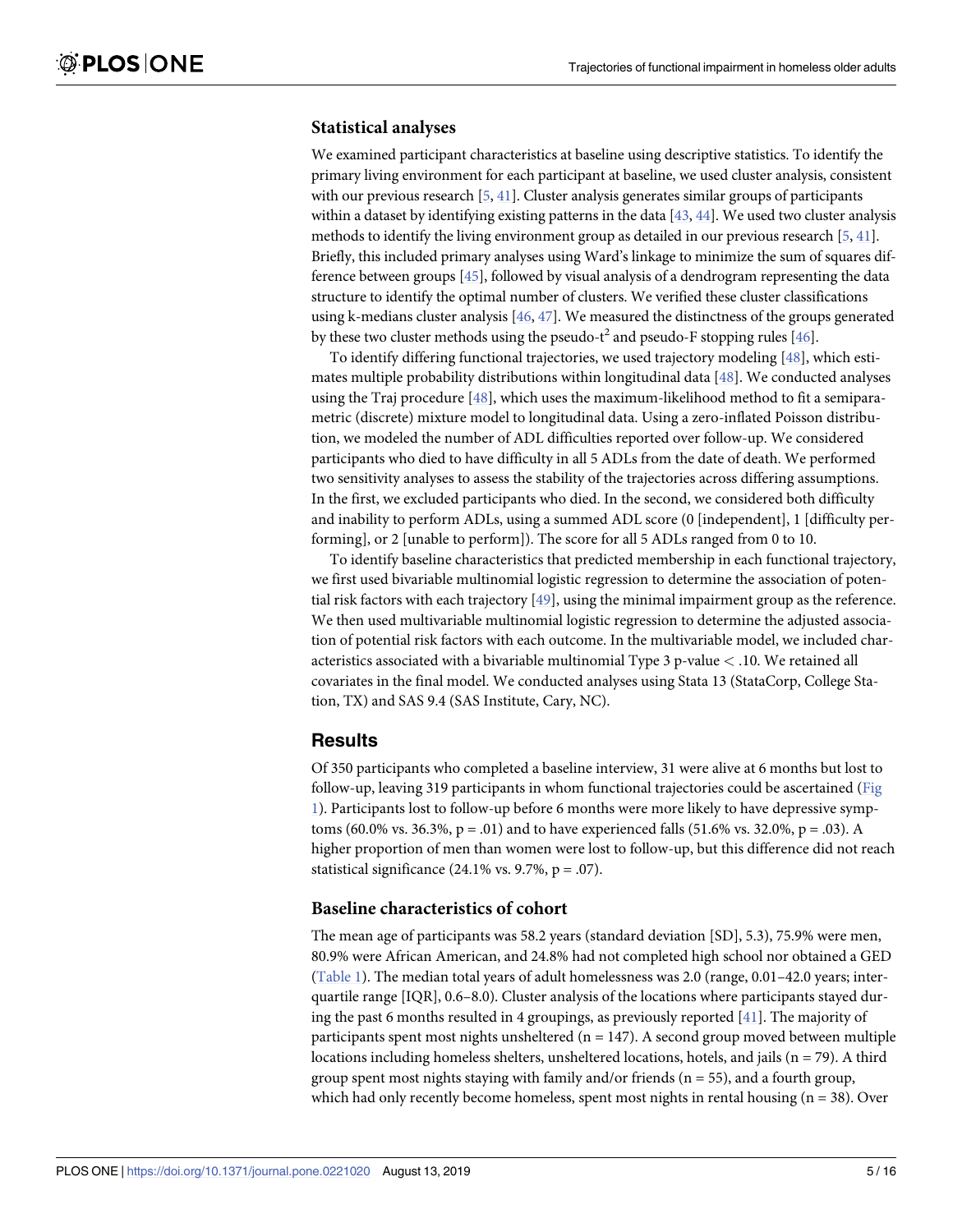<span id="page-5-0"></span>



<https://doi.org/10.1371/journal.pone.0221020.g001>

half of participants (54.9%) reported 2 or more chronic medical conditions. Functional impairment was common: 12.2% of participants reported difficulty with one ADL, and 26.3% reported difficulty with 2 or more. Geriatric conditions were also common, including visual impairment (46.4%), hearing impairment (36.0%), IADL impairment (48.6%), cognitive impairment (24.8%), falls in the prior 6 months (32.0%), and depressive symptoms (51.4%). More than half of participants (57.8%) had reduced physical performance (SPPB score  $\leq$ 10).

One-fifth of participants (22.6%) reported binge drinking, 49.5% reported problematic drug use, and 63.9% were current smokers. Nearly three quarters reported a regular location for health care (73.3%).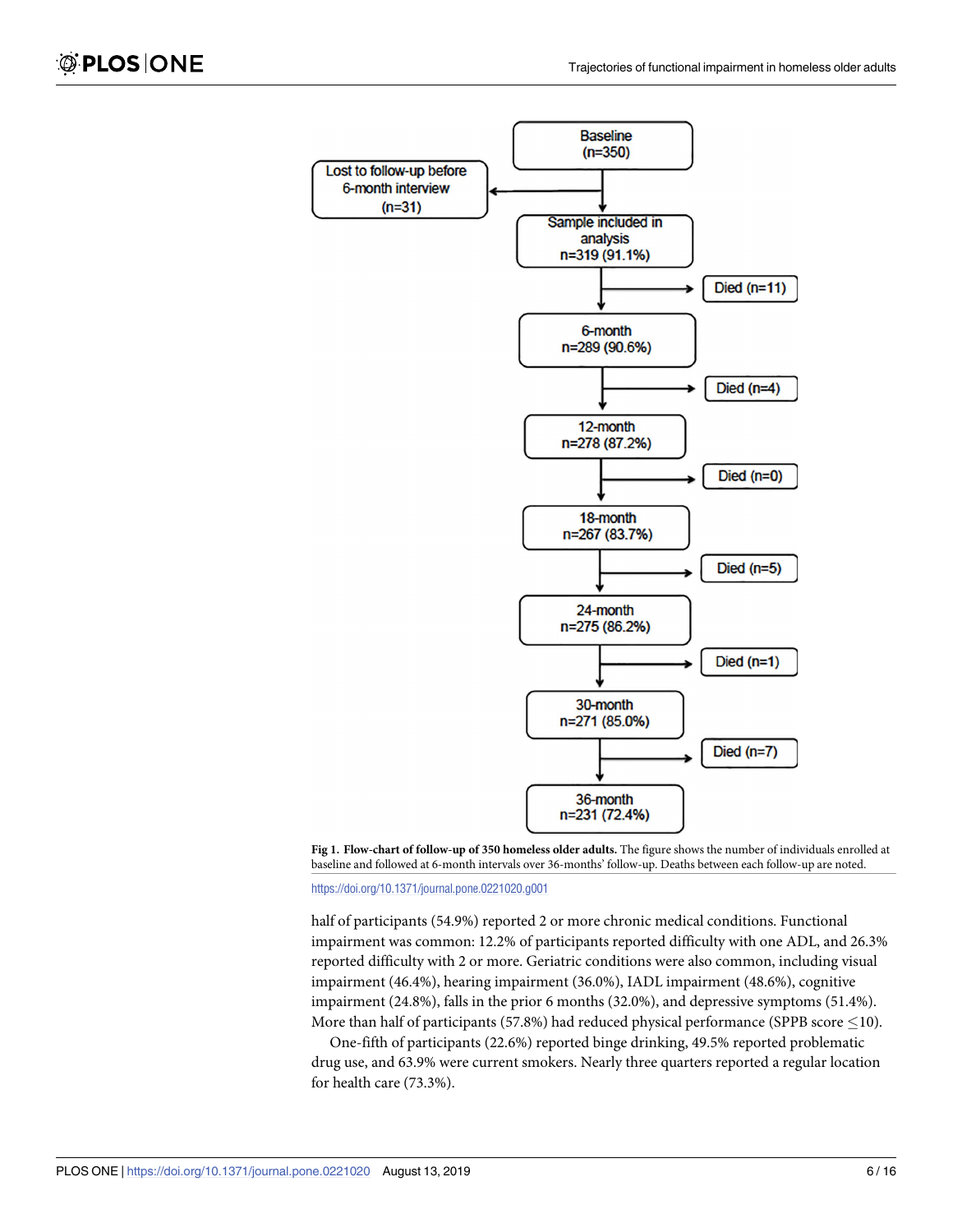#### **All participants**  $(N = 319)$ **Minimal functional impairment (N = 136) Persistent functional impairment (N = 81) Partial functional Improvement**  $(N = 74)$ **Functional decline (N = 28) P value**<sup>a</sup> **Traditional individual risk factors Sociodemographics** Age, years mean (SD) 58.2 (5.3) 57.6 (5.2) 58.5 (6.0) 58.6 (5.0) 58.6 (5.0) 58.8 (5.6) 58.8 (5.6) Men, N (%)  $242(75.9)$  111 (81.6) 56 (69.1) 57 (77.0) 18 (64.3) 0.09 Black race/ethnicity, N (%) 258 (80.9) 114 (83.8) 63 (77.8) 58 (78.4) 23 (82.1) 0.66 Married or partnered, N (%) 28 (8.8) 11 (8.1) 6 (7.4) 7 (9.5) 4 (14.3) 0.71 Less than high school education, N (%)  $79 (24.8)$  31 (22.8) 24 (29.6) 16 (21.6) 8 (28.6) 0.59 Worked for pay in past 30 days, N (%)  $33 (10.3)$  21 (15.4)  $4(4.9)$   $7 (9.5)$  1 (3.6) 0.050 Income in past 30 days, \$ median 636 (145, 950) 520 (145, 905) 854 (149, 950) 635 (145, 950) 431 (210, 879) 0.33 **Health status, N (%)** 2 or more chronic medical conditions 175 (54.8) 53 (39.0) 57 (70.4) 49 (66.2) 16 (57.1) *<*0.001� Visual impairment 143 (46.4) 56 (43.1) 56 (43.1) 35 (44.9) 37 (51.4) 15 (53.6) 0.58 Hearing impairment 114 (36.0) 36 (26.7) 36 (44.4) 35 (47.9) 7 (25.0) 0.003<sup>\*</sup> ADL impairment  $<$   $<$  0.001<sup>\*</sup></sup> 1 impairment 1 39 (12.2) 5 (3.7) 11 (13.6) 17 (23.0) 6 (21.4)  $\geq$ 2 impairments 84 (26.3) 0 56 (69.1) 28 (37.8) 0 IADL impairment 155 (48.6) 57 (41.9) 57 (41.9) 51 (63.0) 37 (50.0) 10 (35.7) 0.01<sup>\*</sup> Cognitive impairment 79 (24.8) 33 (24.3) 17 (21.3) 20 (27.0) 9 (32.1) 0.67 Falls in past 6 months 10 (32.0) 28 (20.6) 43 (53.1) 21 (28.4) 10 (35.7)  $\leq 0.001^*$ Depressive symptoms 163 (51.4) 57 (41.9) 53 (66.3) 38 (52.1) 15 (53.6) 0.007<sup>\*</sup> Body mass index *<*18 8 (2.6) 2 (1.5) 3 (3.9) 1 (1.4) 2 (7.7) 0.24 18–24.99 117 (38.4) 49 (37.4) 26 (34.2) 32 (44.4) 10 (38.5)  $25-29.99$   $31.5)$   $48(36.6)$   $20(26.3)$   $23(31.9)$   $5(19.2)$  $\geq$ 30 84 (27.5) 32 (24.4) 27 (35.5) 16 (22.2) 9 (34.6) SPPB score �10 181 (57.8) 55 (40.4) 63 (81.8) 44 (61.1) 19 (67.9) *<* .001 **Smoking status, N (%)** Current smoker 204 (63.9) 79 (58.1) 54 (66.7) 52 (70.3) 19 (67.9) 0.36 Former smoker  $40 (12.5)$  21 (15.4) 9 (11.1) 5 (6.8) 5 (17.9) **Traditional environmental risk factors Social Support, n(%)** No confidants 97 (30.5) 42 (31.1) 27 (33.3) 22 (29.7) 6 (21.4) 0.71 1–5 confidants 191 (60.1) 78 (57.8) 47 (58.0) 45 (60.8) 21 (75.0) 6+ confidants 30 (9.4) 15 (11.1) 7 (8.6) 7 (9.5) 1 (3.6) **Novel individual risk factors** Binge drinking  $\begin{array}{|l} \hline \end{array}$  72 (22.6) 34 (25.0) 15 (18.5) 12 (16.4) 12 (16.4) 11 (39.3) 0.06 Drug use problem 158 (49.5) 61 (44.9) 61 (44.9) 47 (58.0) 36 (48.6) 46 (48.6) 44 (50.0) 0.31 **Novel environmental risk factors** Years homeless as adult, median (IQR) 2.0  $(0.6, 8.0)$  1.6  $(0.5, 7.5)$  2.0  $(0.7, 9.5)$  2.0  $(0.6, 6.0)$  5.5  $(1.3, 9.4)$  0.16

#### <span id="page-6-0"></span>**[Table](#page-4-0) 1. Baseline characteristics of 319 homeless participants by functional trajectory.**

(*Continued*)

**Living environment, N (%)**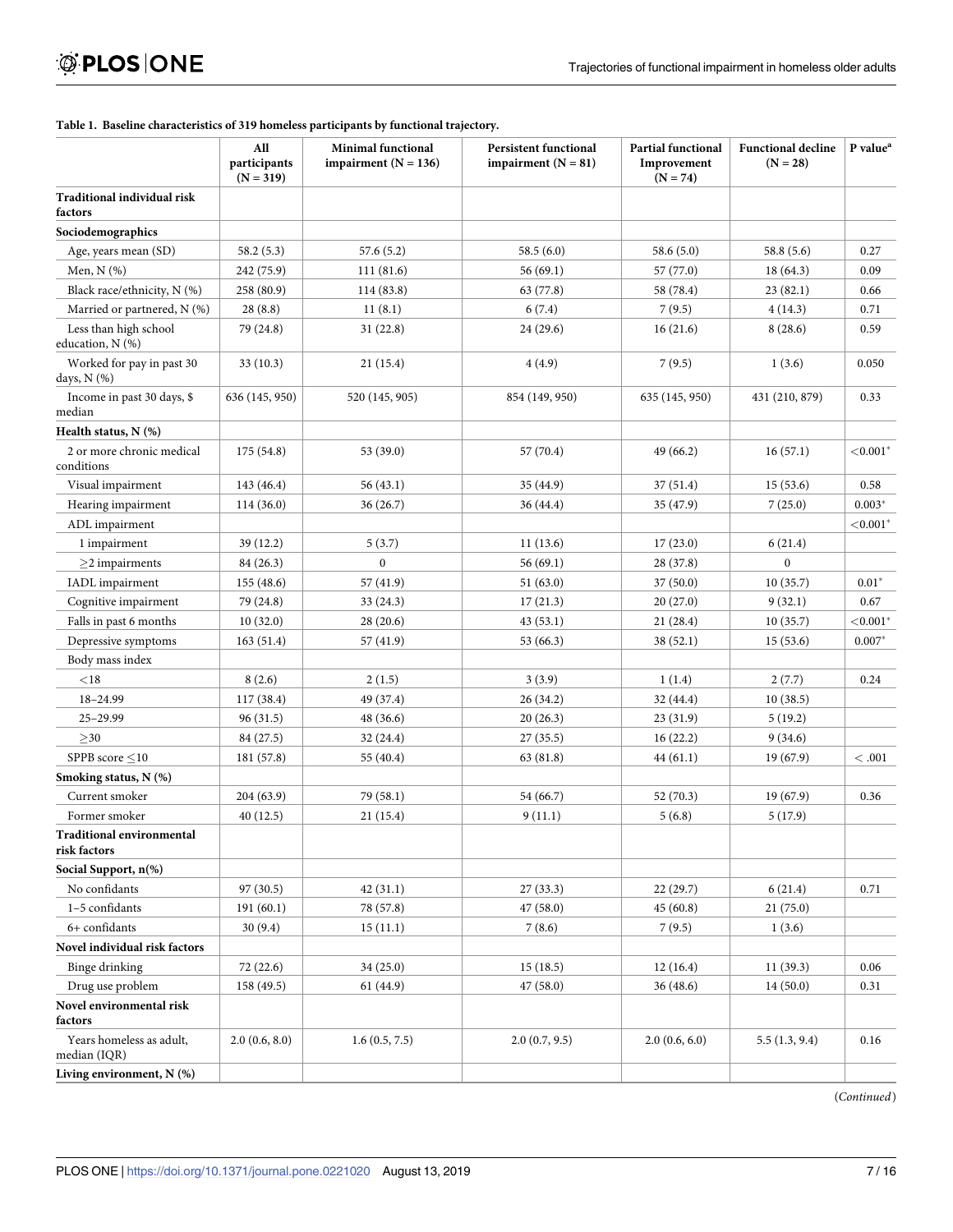#### <span id="page-7-0"></span>**Table 1.** (Continued)

|                                     | All<br>participants<br>$(N = 319)$ | <b>Minimal functional</b><br>impairment $(N = 136)$ | <b>Persistent functional</b><br>impairment $(N = 81)$ | <b>Partial functional</b><br>Improvement<br>$(N = 74)$ | <b>Functional decline</b><br>$(N = 28)$ | P value <sup>a</sup> |
|-------------------------------------|------------------------------------|-----------------------------------------------------|-------------------------------------------------------|--------------------------------------------------------|-----------------------------------------|----------------------|
| Unsheltered                         | 147(46.1)                          | 61(44.9)                                            | 42(51.9)                                              | 36(48.7)                                               | 8(28.6)                                 | 0.18                 |
| Users of multiple locations         | 79 (24.8)                          | 30(22.1)                                            | 18(22.2)                                              | 22(29.7)                                               | 9(32.1)                                 |                      |
| Cohabiters                          | 55(17.2)                           | 22(16.2)                                            | 13(16.1)                                              | 12(16.2)                                               | 8(28.6)                                 |                      |
| Recently homeless                   | 38(11.9)                           | 23(16.9)                                            | 8(9.9)                                                | 4(5.4)                                                 | 3(10.7)                                 |                      |
| <b>Health services access</b>       |                                    |                                                     |                                                       |                                                        |                                         |                      |
| Regular healthcare location,<br>N(% | 234(73.3)                          | 95(69.9)                                            | 65(80.2)                                              | 54 (73.0)                                              | 20(71.4)                                | 0.41                 |

Abbreviations: ADL, activities of daily living; IADL, instrumental activities of daily living; SPPB, Short Physical Performance Battery

<sup>a</sup>All p-values represent chi-square tests for homogeneity among the four trajectory groups, with the exception of the p-values for age, median income in the past 30 days, and total years homelessness, which represent the Kruskal-Wallis test

�P values marked with an asterisk are statistically significant at p *<* .05.

<https://doi.org/10.1371/journal.pone.0221020.t001>

### **Trajectories of functional impairment**

Trajectory modeling yielded 4 distinct trajectories ([Fig](#page-8-0) 2). In the first, participants had minimal functional impairment, with an average number of ADL impairments at baseline of 0.04 (SD, 0.19) compared to 0.07 (SD, 0.33) at follow-up ("minimal functional impairment," n = 136). In the second, participants had persistent impairment, with an average number of ADL impairments of 2.4 at baseline (SD, 1.6) compared to 3.3 (SD, 1.7) at follow-up ("persistent functional impairment,"  $n = 81$ ). In the third, participants experienced partial functional improvement, with the average number of ADL impairments decreasing from 1.3 at baseline  $(SD, 1.3)$  to 0.3 at follow-up  $(SD, 0.6)$ ; ("partial functional improvement," n = 74). In the final trajectory, participants experienced functional decline, with the average number of ADL impairments increasing from 0.2 at baseline (SD, 0.4) to 3.4 at follow-up (SD, 1.4); ("functional decline,"  $n = 28$ ). The results of the sensitivity analyses were similar to the main analysis (see [S1](#page-11-0) and [S2](#page-11-0) Figs). Over the 36-month study period, 28 participants died, of whom 8 were in the functional decline group and 20 in the persistent impairment group.

### **Baseline predictors of functional trajectories**

In bivariable analyses, several traditional, individual-level baseline characteristics were significantly associated with subsequent functional trajectory compared to a reference of minimal impairment [\(Table](#page-9-0) 2). Participants in the persistent impairment group were more likely to be women (odds ratio [OR] 1.98; 95% CI, 1.04–3.79), to have two or more chronic conditions (OR 3.72; 95% CI 2.05–6.74), hearing impairment (OR 2.20; 95% CI 1.22–3.96), falls in the prior 6 months (OR 4.36; 95% CI, 2.37–8.02), depressive symptoms (OR 2.72; 95% CI, 1.52– 4.86), and reduced physical performance (OR 6.63; 95% CI 3.36–13.08). Participants in the partial functional improvement group were more likely to be women (OR 2.47; 95% CI 1.01– 6.04), to have two or more chronic conditions (OR 3.07; 95% CI 1.69–5.58), and to have reduced physical performance (OR 3.11; 95% CI 1.30–7.44). Participants in the functional decline group were more likely to have hearing impairment (OR 2.53; 95% CI 1.39–4.63) and reduced physical performance (OR 2.31; 95% CI 1.28–4.18). Of the non-traditional risk factors, only longer total years of homelessness was more common among individuals in the functional decline group (OR 1.05; 95% CI, 1.01–1.10).

After multivariable adjustment, traditional individual-level characteristics predicted subsequent functional trajectory. Participants in the persistent impairment group had a higher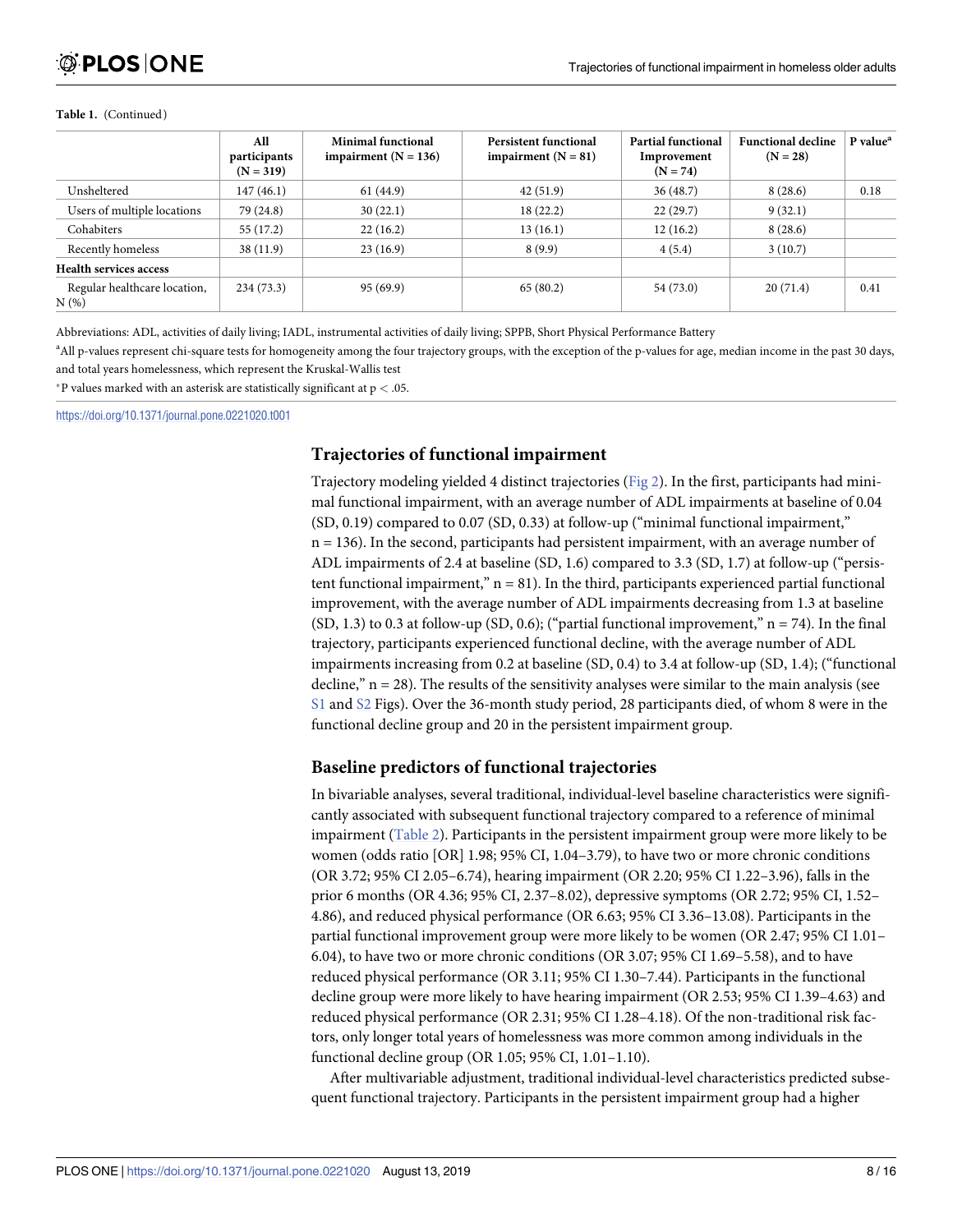<span id="page-8-0"></span>

**[Fig](#page-7-0) 2. Functional trajectories among homeless older persons over the course of three-year follow-up.** We used trajectory modeling to identify three-year functional trajectories based on participants' self-reported ability to perform 5 basic activities of daily living (ADLs). We considered participants who died over follow-up to have difficulty in all 5 activities of daily living from the date of death. Number of ADL difficulties are portrayed on the y-axis, with month of assessment on the x-axis. Dotted lines indicate 95% confidence intervals for each trajectory.

<https://doi.org/10.1371/journal.pone.0221020.g002>

adjusted odds of falls in the prior six months (adjusted OR [AOR] 2.84; 95% CI, 1.43–5.61), depressive symptoms (AOR 3.02; 95% CI, 1.49–6.16), and reduced physical performance (AOR, 4.77; 95% CI, 2.30–9.91) [\(Table](#page-9-0) 2). Participants in the partial functional improvement group had a higher adjusted odds of having two or more chronic conditions (AOR 2.13; 95% CI, 1.11–4.09), hearing impairment (AOR 2.12; 95% CI, 1.10–4.06), and reduced physical performance (AOR 2.02; 95% CI, 1.06–3.86). After multivariable adjustment, bivariable predictors of functional decline were no longer statistically significant, though being a women (AOR 2.50; 95% CI, 0.98–6.35) and having reduced physical performance (AOR 2.39; 95% CI, 0.96– 5.97) were associated with functional decline at borderline significance. None of the non-traditional characteristics were significantly associated with functional trajectory.

## **Discussion**

In this population-based cohort study of homeless adults aged 50 and over, we found that functional trajectories varied substantially. While a majority of participants had either minimal functional impairment or partial functional improvement over three-year follow-up, more than a third experienced persistent or worsened impairment. Several baseline characteristics were significantly associated with persistent impairment, including depressive symptoms, low physical performance, and falls. Our findings suggest that a substantial proportion of homeless older adults experience non-transient functional impairment, and that housing and healthcare interventions for this population must include accommodations to address these impairments.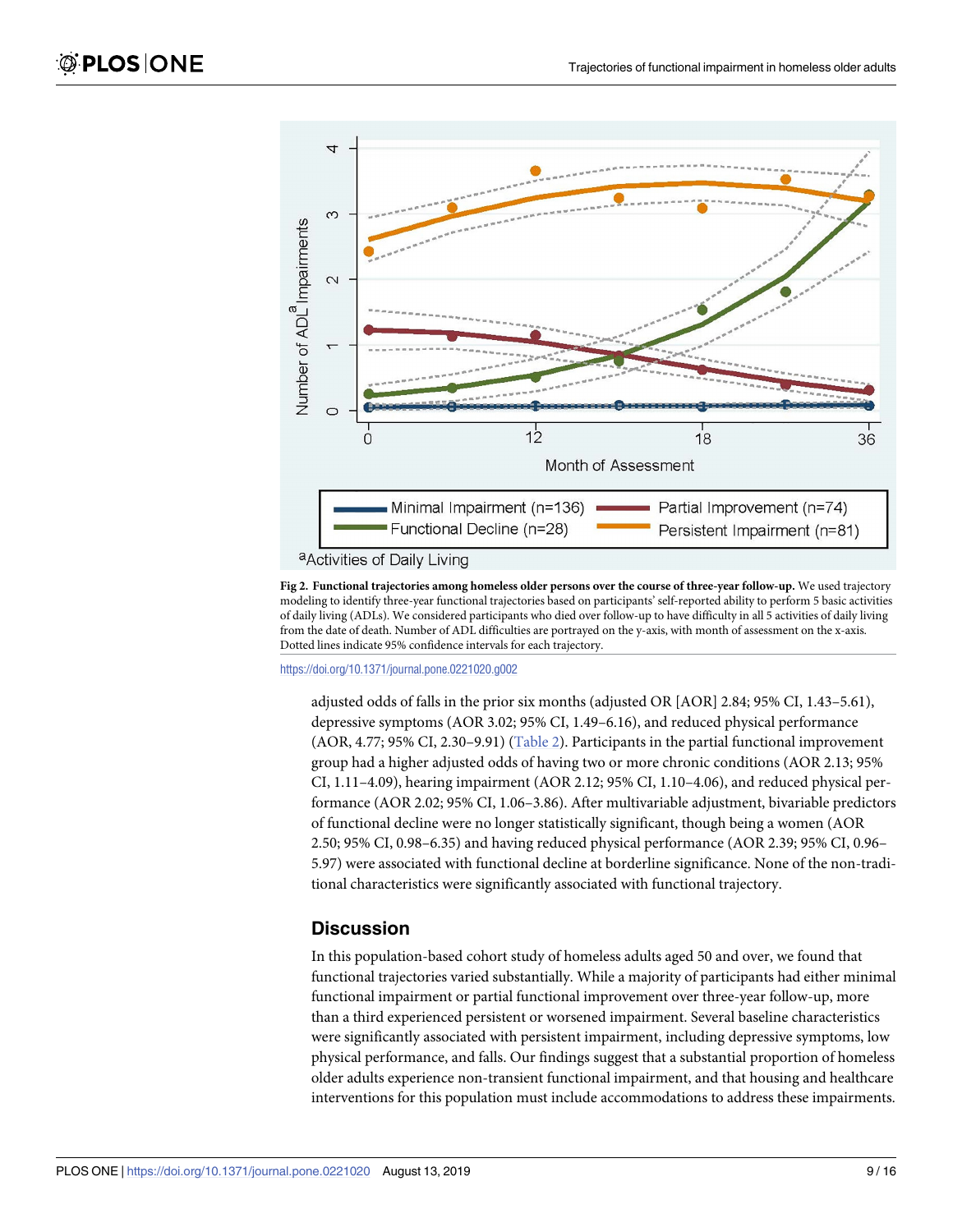#### <span id="page-9-0"></span>**[Table](#page-7-0) 2. Association of baseline characteristics with functional trajectories.**

|                                              | <b>Persistent Functional Impairment,</b><br>Odds Ratio (95% CI) <sup>a</sup> |                 | <b>Partial Functional</b><br>Improvement,<br>Odds Ratio (95% CI) <sup>a</sup> |                 | <b>Functional Decline.</b><br>Odds Ratio (95% CI) <sup>a</sup> |                 |
|----------------------------------------------|------------------------------------------------------------------------------|-----------------|-------------------------------------------------------------------------------|-----------------|----------------------------------------------------------------|-----------------|
|                                              | Unadjusted                                                                   | Adjusted        | Unadjusted                                                                    | Adjusted        | Unadjusted                                                     | Adjusted        |
| <b>Traditional individual risk factors</b>   |                                                                              |                 |                                                                               |                 |                                                                |                 |
| Sociodemographics                            |                                                                              |                 |                                                                               |                 |                                                                |                 |
| Age                                          | 1.03                                                                         | 1.03            | 1.04                                                                          | 1.03            | 1.04                                                           | 1.05            |
|                                              | $(0.98 - 1.09)$                                                              | $(0.97 - 1.11)$ | $(0.97 - 1.13)$                                                               | $(0.97 - 1.10)$ | $(0.98 - 1.09)$                                                | $(0.96 - 1.14)$ |
| Women                                        | 1.98                                                                         | 2.00            | 2.47                                                                          | 1.21            | 1.32                                                           | 2.50            |
|                                              | $(1.04 - 3.79)$                                                              | $(0.95 - 4.20)$ | $(1.01 - 6.04)$                                                               | $(0.57 - 2.57)$ | $(0.66 - 2.67)$                                                | $(0.98 - 6.35)$ |
| <b>Health status</b>                         |                                                                              |                 |                                                                               |                 |                                                                |                 |
| $>$ 2 chronic conditions                     | 3.72                                                                         | 1.87            | 3.07                                                                          | 2.13            | 2.09                                                           | 1.82            |
|                                              | $(2.05 - 6.74)$                                                              | $(0.94 - 3.72)$ | $(1.69 - 5.58)$                                                               | $(1.11 - 4.09)$ | $(0.91 - 4.80)$                                                | $(0.73 - 4.51)$ |
| Hearing impairment                           | 2.20                                                                         | 1.60            | 0.92                                                                          | 2.12            | 2.53                                                           | 0.68            |
|                                              | $(1.22 - 3.96)$                                                              | $(0.81 - 3.20)$ | $(0.36 - 2.36)$                                                               | $(1.10-4.06)$   | $(1.39 - 4.63)$                                                | $(0.25 - 1.85)$ |
| Falls in past 6 months                       | 4.36                                                                         | 2.84            | 1.53                                                                          | 1.16            | 2.14                                                           | 1.59            |
|                                              | $(2.37 - 8.02)$                                                              | $(1.43 - 5.61)$ | $(0.79 - 2.96)$                                                               | $(0.56 - 2.40)$ | $(0.88 - 5.20)$                                                | $(0.62 - 4.05)$ |
| Depressive symptoms                          | 2.72                                                                         | 3.02            | 1.60                                                                          | 1.60            | 1.50                                                           | 1.39            |
|                                              | $(1.52 - 4.86)$                                                              | $(1.49 - 6.16)$ | $(0.70 - 3.65)$                                                               | $(0.82 - 3.11)$ | $(0.84 - 2.68)$                                                | $(0.56 - 3.48)$ |
| Short Physical Performance Battery score <10 | 6.63                                                                         | 4.77            | 3.11                                                                          | 2.02            | 2.31                                                           | 2.39            |
|                                              | $(3.36 - 13.08)$                                                             | $(2.30 - 9.91)$ | $(1.30 - 7.44)$                                                               | $(1.06 - 3.86)$ | $(1.28 - 4.18)$                                                | $(0.96 - 5.97)$ |
| Novel individual risk factors                |                                                                              |                 |                                                                               |                 |                                                                |                 |
| Binge drinking                               | 0.68                                                                         | 0.56            | 1.94                                                                          | 0.49            | 0.59                                                           | 1.94            |
|                                              | $(0.34 - 1.45)$                                                              | $(0.25 - 1.24)$ | $(0.82 - 4.59)$                                                               | $(0.21 - 1.10)$ | $(0.28 - 1.23)$                                                | $(0.77 - 4.90)$ |
| Novel environmental risk factors             |                                                                              |                 |                                                                               |                 |                                                                |                 |
| Years homeless as adult                      | 1.02                                                                         | 1.00            | 0.99                                                                          | 0.98            | 1.05                                                           | 1.04            |
|                                              | $(0.98 - 1.10)$                                                              | $(0.96 - 1.04)$ | $(0.94 - 1.03)$                                                               | $(0.93 - 1.02)$ | $(1.01 - 1.10)$                                                | $(0.99 - 1.10)$ |

<sup>a</sup>The referent group is the group with minimal impairment in activities of daily living.

Bolded results indicate odds ratios that are statistically significant.

<https://doi.org/10.1371/journal.pone.0221020.t002>

Previous cross-sectional studies show that homeless adults develop functional impairment earlier than individuals in the general population  $[3-5]$  $[3-5]$ , but little is known about the trajectories of these impairments. We hypothesized that these trajectories would be relatively similar to those among older adults for two main reasons. First, homeless older adults have a disproportionate prevalence of chronic conditions and geriatric conditions that are known risk factors for functional impairment in the general older population [\[5,](#page-13-0) [15\]](#page-13-0), and second, homeless people may have great difficulty modifying their environment to match their abilities [[5](#page-13-0)]. Consistent with this hypothesis, we found that more than one third of participants experienced persistent or worsened impairment. These findings are consistent with research showing that functional impairment among community-dwelling older adults is dynamic: while nearly 80% of impairments resolve, 20% persist or worsen over time [\[50–52](#page-15-0)]. Recovery from functional impairment is often short-lived, however; individuals who initially recover from disability are at high risk for chronic disability [\[51\]](#page-15-0). The same may be true of homeless participants who experienced partial functional improvement, although longer follow-up is needed to test this hypothesis.

We identified several risk factors for persistent functional impairment, many of which are similar to established risk factors in community-dwelling older adults. Depressive symptoms strongly predicted persistent functional impairment. Depression is a well-established risk factor for disability in the general population, and is thought to impact function by eroding the physical skills needed to maintain independence and increasing vulnerability to stressors that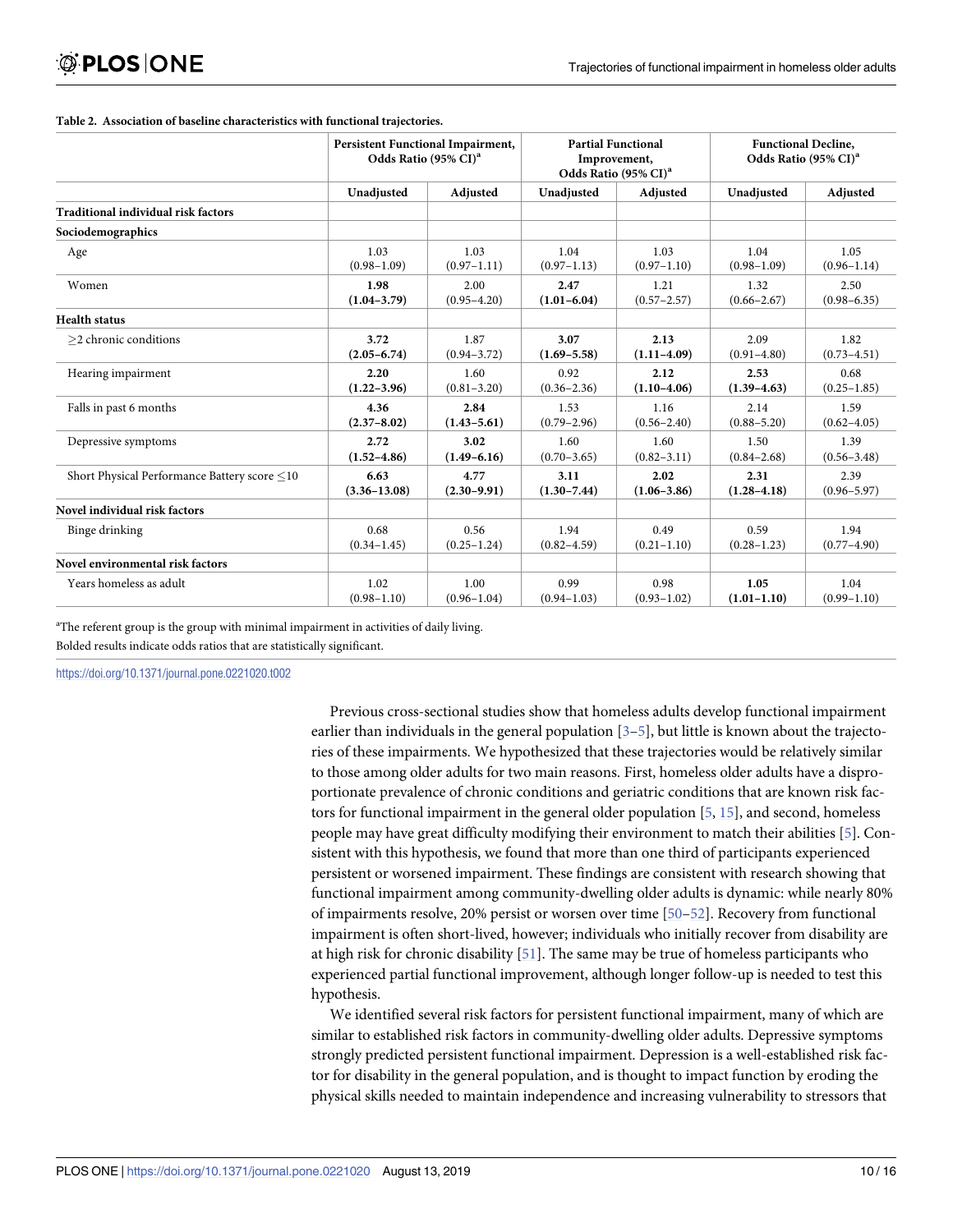<span id="page-10-0"></span>can accelerate functional decline [[53](#page-15-0), [54](#page-15-0)]. Depression is far more prevalent among homeless people than community-dwelling adults [[4\]](#page-12-0), and may represent an important target for strategies to improve function in this population. Of note, because participants had functional impairment at baseline, it is possible that impairment preceded depression in some participants [\[55\]](#page-15-0).

Falls were an important risk factor for persistent functional impairment. In the general population, falling increases the risk for functional impairment through complex pathways including injury, loss of confidence performing daily tasks, subsequent deconditioning, and worsening balance and gait [[56](#page-15-0)]. Falls are highly prevalent among homeless persons, likely due to a high burden of risk factors including medical comorbidities, substance use problems, and environmental exposures [\[17\]](#page-13-0). Addressing risk factors for falls, including housing interventions that address the mismatch between one's abilities and environment, may play a key role in improving function among homeless persons.

Reduced physical performance predicted both persistent functional impairment and functional improvement. These findings are consistent with research in the general population showing that physical performance strongly predicts function [\[36\]](#page-14-0) and may lie on the causal pathway to functional impairment [\[18,](#page-13-0) [36\]](#page-14-0). Physical performance can be improved through physical activity [\[57\]](#page-15-0), providing another potential target for improving function among homeless persons.

Lastly, having multiple chronic conditions predicted partial functional improvement. In contrast, multi-morbidity increases the risk for functional decline among community-dwelling older adults [\[15\]](#page-13-0). While several factors may explain this difference, homeless people experience a disproportionate burden of symptoms that are related to chronic illness and may impact function, such as joint pain from arthritis [[58](#page-15-0)]. Our findings may reflect transient improvements in such symptoms.

Contrary to our hypothesis, non-traditional risk factors for functional impairment–binge drinking, drug use problems, duration of homelessness, and access to health care–did not significantly predict functional trajectory. While longer duration of homelessness and binge drinking were both associated with an increased odds of functional decline, the results were not statistically significant. Although these findings suggest that exposure to homelessness and substance use problems may play a role in precipitating functional decline among homeless persons, a larger sample size may be needed to further evaluate these risk factors.

These findings have implications for delivery of services and supports to homeless older adults. In the general population, approaches to managing functional impairment are multifactorial, including environmental modification, physical rehabilitation, and addressing risk factors such as depression and falls. The trajectories and risk factors for functional impairment in our cohort are similar to those of community-dwelling older adults, suggesting that similar approaches may be effective among homeless people. However, these approaches cannot be effectively implemented in the environments where homeless people live.

Currently, supplies of Permanent Supportive Housing (PSH) are limited and not adapted to the needs of an aging population, and thus many homeless and formerly homeless people with functional impairment may be prematurely institutionalized [\[59\]](#page-15-0). While the optimal approach to adapting PSH for an aging population is not yet known, preliminary evidence suggests that PSH that incorporates environmental modifications and personal care attendants may be a cost effective and less restrictive alternative to placing homeless people with functional impairment in nursing homes [[60](#page-15-0), [61\]](#page-15-0). Among low-income Medicare beneficiaries in the general population, a home-based intervention including home repair and occupational therapy improved function and delayed nursing home admission [\[62\]](#page-15-0). These findings suggest that appropriately adapted PSH, incorporating environmental modifications, rehabilitation,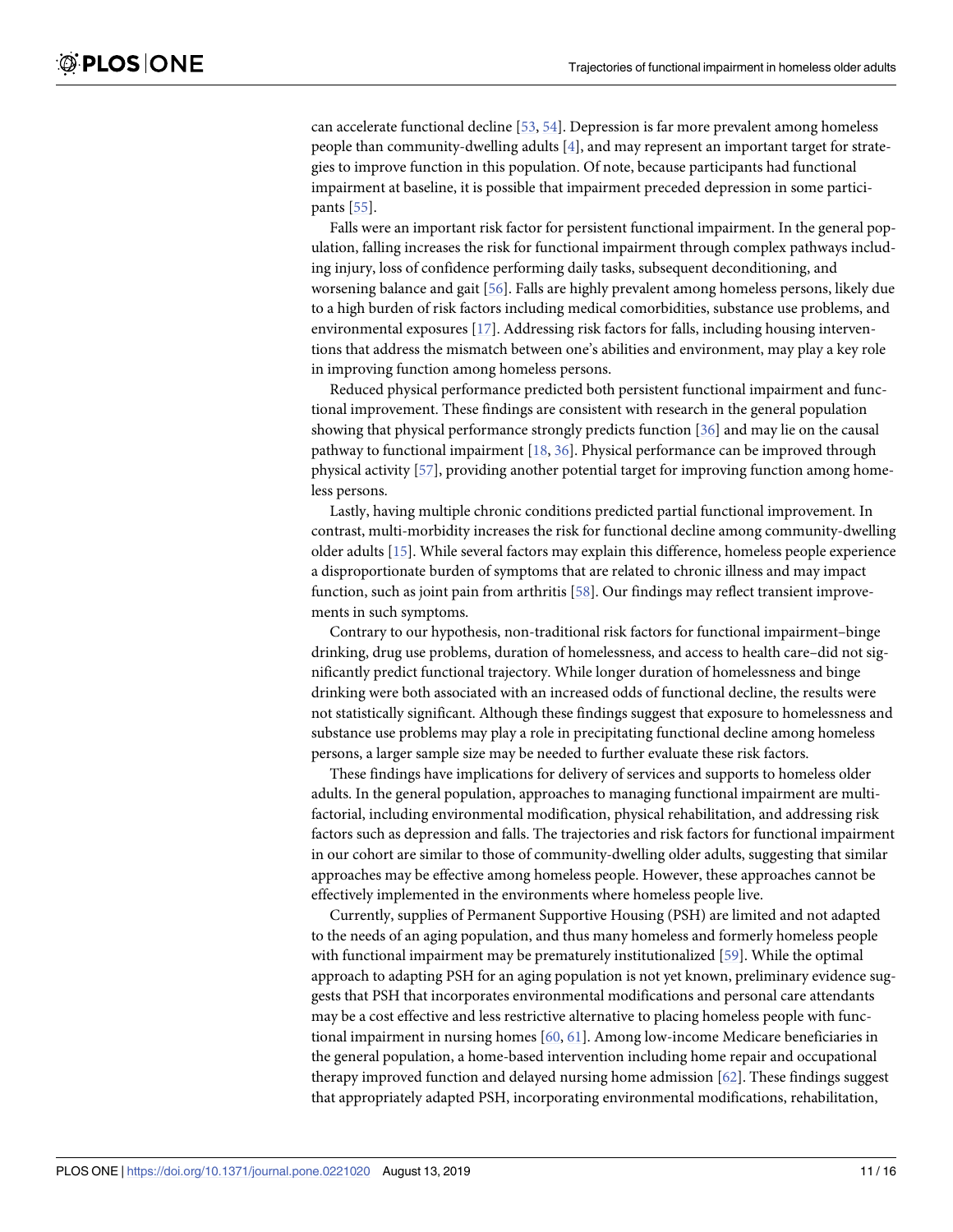<span id="page-11-0"></span>and accessible personal care, could allow individuals with functional impairment to age in place while delaying or preventing the need for nursing home care.

This study has several limitations. We excluded individuals in whom we could not ascertain functional trajectories, including participants lost to follow-up before 6 months. Individuals lost to follow-up were more likely to have depressive symptoms and falls, and thus our findings may underestimate persistent functional impairment. It is possible that participants assigned to the functional decline group experienced transient decline that would later improve, though our relatively long follow-up period mitigates this concern. Because the sample size for individuals in the functional decline group was relatively small  $(n = 28)$ , we may have lacked power to detect predictors of this trajectory. We measured function by self-report rather than objective measures. However, self-reported function is a key person-centered measure that strongly predicts poor outcomes [\[9](#page-13-0), [10](#page-13-0)]. Moreover, we included objective measures of lower extremity function, which strongly predicted self-reported function. Although we assessed living environment at baseline, we did not perform time-varying analyses of housing status over the follow-up period. Because the current study focused on assessing functional trajectories and baseline predictors of those trajectories, a time-varying analysis was beyond the scope of the current study. However, we will explore this issue in future work. The study includes a higher proportion of African Americans than previous cohorts of homeless individuals [\[63\]](#page-15-0). However, in the general population, the risk of functional decline is similar across racial/ethnic groups [\[15\]](#page-13-0), and participant characteristics were otherwise similar to a nationally representative sample [\[63\]](#page-15-0). Furthermore, our study employs a population-based design in which we sampled individuals purposively to reflect all individuals experiencing homelessness who are aged 50 or older. Thus, the sample is likely to be more reflective of the source population of homeless older adults than studies focusing on specific populations, such as people who are chronically homeless or using acute care.

## **Conclusions**

A substantial proportion of homeless older adults experienced persistent or worsened functional impairment. As the population of homeless older adults grows, housing and healthcare interventions must include accommodations to address functional impairments and reduce associated risks of premature institutionalization. Housing programs that incorporate environmental modifications and personal care hold promise for addressing these risks and improving outcomes for this vulnerable and growing population.

## **Supporting information**

**S1 [Fig](http://www.plosone.org/article/fetchSingleRepresentation.action?uri=info:doi/10.1371/journal.pone.0221020.s001). Functional trajectories among homeless older persons, excluding participants who died.** We used trajectory modeling to identify three-year functional trajectories based on participants' self-reported ability to perform 5 basic activities of daily living (ADLs), excluding participants who died. Number of ADL difficulties are portrayed on the y-axis, with month of assessment on the x-axis. Dotted lines indicate 95% confidence intervals for each trajectory. (EPS)

**S2 [Fig](http://www.plosone.org/article/fetchSingleRepresentation.action?uri=info:doi/10.1371/journal.pone.0221020.s002). Functional trajectories among homeless older persons, accounting for difficulty and inability to perform activities of daily living.** We used trajectory modeling to identify three-year functional trajectories based on participants' self-reported ability to perform 5 basic activities of daily living (ADLs), accounting for difficulty and inability to perform ADLs. For each ADL, the score could take a value of 0 (independent), 1 (difficulty performing), or 2 (unable to perform). Number of ADL difficulties are portrayed on the y-axis, with month of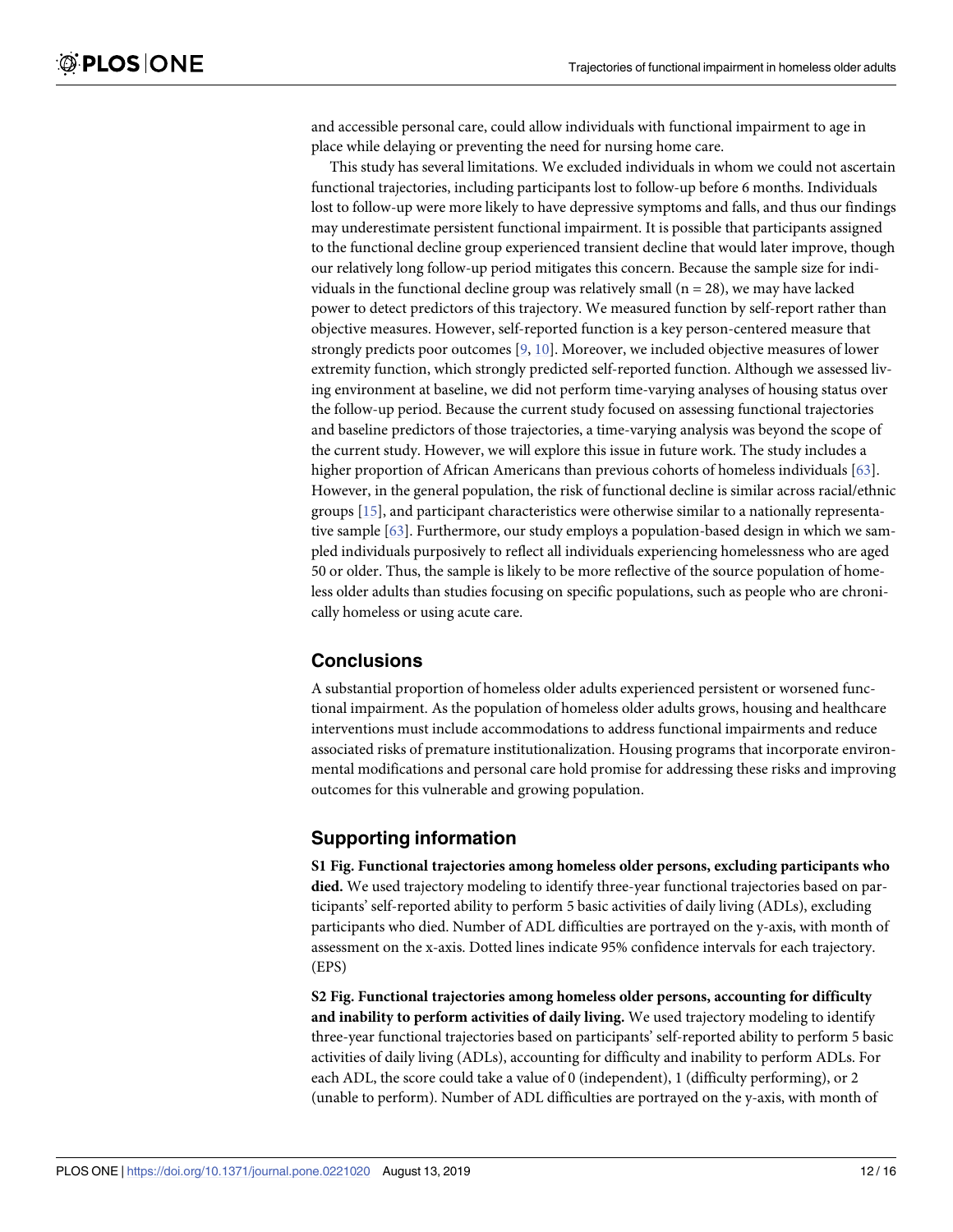<span id="page-12-0"></span>assessment on the x-axis. Dotted lines indicate 95% confidence intervals for each trajectory. (EPS)

**S1 [Dataset.](http://www.plosone.org/article/fetchSingleRepresentation.action?uri=info:doi/10.1371/journal.pone.0221020.s003) Dataset for baseline characteristics and multinomial models.** This file includes the data for the variables in [Table](#page-6-0) 1 and in the multinomial models. (DTA)

**S2 [Dataset.](http://www.plosone.org/article/fetchSingleRepresentation.action?uri=info:doi/10.1371/journal.pone.0221020.s004) Dataset for trajectory analyses.** This file includes the activities of daily living (ADLs) in wide format for use in the Traj procedure analyses. (DTA)

## **Acknowledgments**

We gratefully acknowledge our colleagues Pamela Olsen, John Weeks, and Jacqueline Carillo for their invaluable contributions to the HOPE HOME study. We also thank the staff at St. Mary's Center and the HOPE HOME Community Advisory Board for their guidance and partnership.

## **Author Contributions**

**Conceptualization:** Rebecca T. Brown, David Guzman, Margot B. Kushel.

**Data curation:** David Guzman, Lauren M. Kaplan, Claudia Ponath.

**Formal analysis:** Rebecca T. Brown, David Guzman, Christopher T. Lee, Margot B. Kushel.

**Funding acquisition:** Margot B. Kushel.

**Investigation:** Rebecca T. Brown, David Guzman, Lauren M. Kaplan, Claudia Ponath, Christopher T. Lee, Margot B. Kushel.

**Methodology:** Rebecca T. Brown, David Guzman, Christopher T. Lee, Margot B. Kushel.

**Project administration:** Lauren M. Kaplan, Claudia Ponath.

**Resources:** Claudia Ponath, Margot B. Kushel.

**Supervision:** Margot B. Kushel.

**Validation:** Rebecca T. Brown, David Guzman, Lauren M. Kaplan, Christopher T. Lee, Margot B. Kushel.

**Writing – original draft:** Rebecca T. Brown.

**Writing – review & editing:** Rebecca T. Brown, David Guzman, Lauren M. Kaplan, Claudia Ponath, Christopher T. Lee, Margot B. Kushel.

#### **References**

- **[1](#page-0-0).** Hahn JA, Kushel MB, Bangsberg DR, Riley E, Moss AR. BRIEF REPORT: the aging of the homeless population: fourteen-year trends in San Francisco. J Gen Intern Med. 2006; 21(7):775–8. [https://doi.](https://doi.org/10.1111/j.1525-1497.2006.00493.x) [org/10.1111/j.1525-1497.2006.00493.x](https://doi.org/10.1111/j.1525-1497.2006.00493.x) PMID: [16808781](http://www.ncbi.nlm.nih.gov/pubmed/16808781)
- **[2](#page-0-0).** Culhane DP, Metraux S, Byrne T, Stino M, Bainbridge J. The age structure of contemporary homelessness: evidence and implications for public policy. Anal of Soc Issues Public Policy. 2013; 13(1):228–44.
- **[3](#page-1-0).** Gelberg L, Linn LS, Mayer-Oakes SA. Differences in health status between older and younger homeless adults. J Am Geriatr Soc. 1990; 38(11):1220–9. [https://doi.org/10.1111/j.1532-5415.1990.tb01503.](https://doi.org/10.1111/j.1532-5415.1990.tb01503.x) [x](https://doi.org/10.1111/j.1532-5415.1990.tb01503.x) PMID: [2147193](http://www.ncbi.nlm.nih.gov/pubmed/2147193)
- **[4](#page-1-0).** Brown RT, Kiely DK, Bharel M, Mitchell SL. Geriatric syndromes in older homeless adults. J Gen Intern Med. 2012; 27(1):16–22. <https://doi.org/10.1007/s11606-011-1848-9> PMID: [21879368](http://www.ncbi.nlm.nih.gov/pubmed/21879368)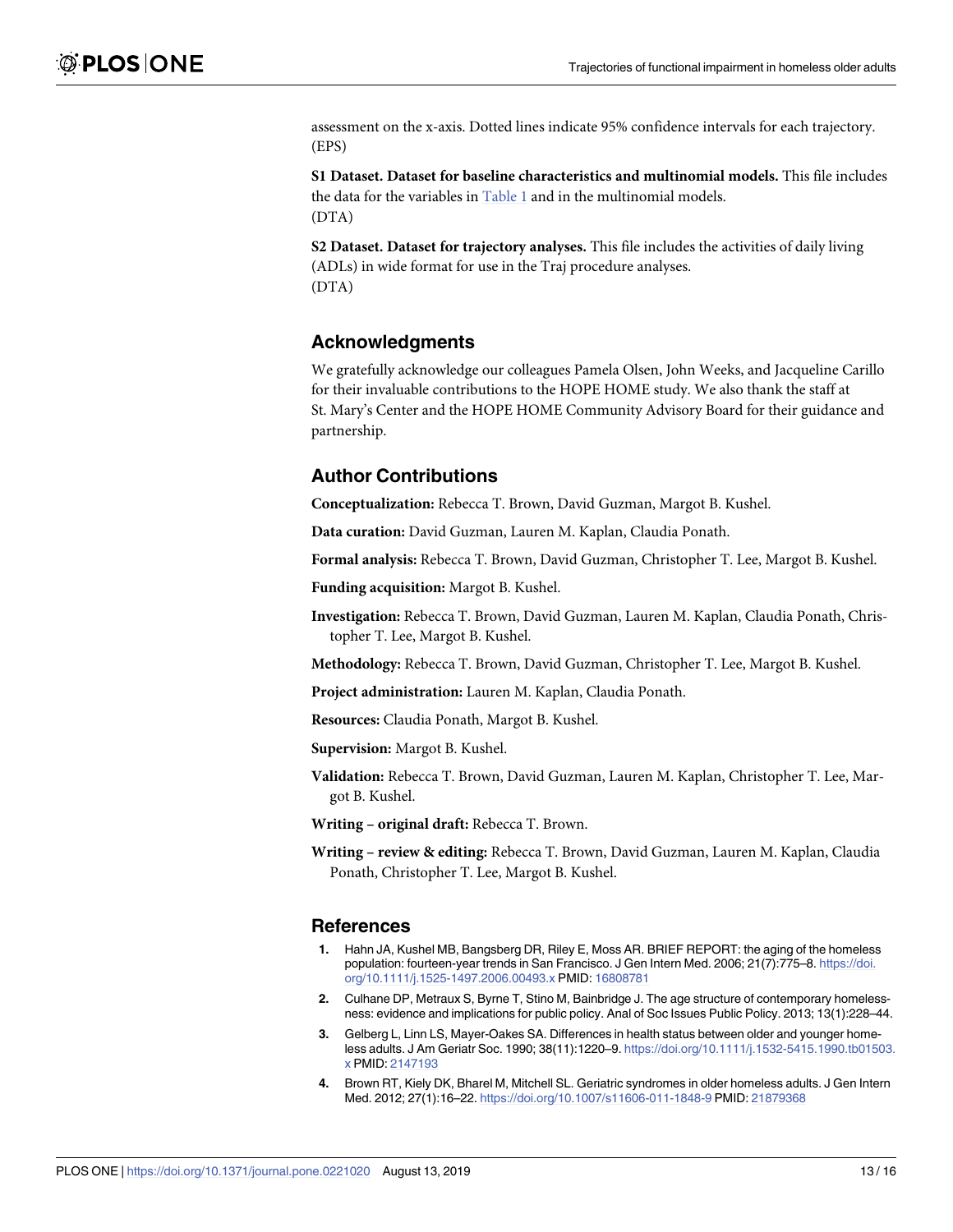- <span id="page-13-0"></span>**[5](#page-1-0).** Brown RT, Hemati K, Riley ED, Lee CT, Ponath C, Tieu L, et al. Geriatric Conditions in a Population-Based Sample of Older Homeless Adults. Gerontologist. 2017; 57(4):757–66. [https://doi.org/10.1093/](https://doi.org/10.1093/geront/gnw011) [geront/gnw011](https://doi.org/10.1093/geront/gnw011) PMID: [26920935](http://www.ncbi.nlm.nih.gov/pubmed/26920935)
- **[6](#page-1-0).** Cohen CI. Aging and homelessness. Gerontologist. 1999; 39(1):5–14. [https://doi.org/10.1093/geront/](https://doi.org/10.1093/geront/39.1.5) [39.1.5](https://doi.org/10.1093/geront/39.1.5) PMID: [10028766](http://www.ncbi.nlm.nih.gov/pubmed/10028766)
- **[7](#page-1-0).** Gill TM, Murphy TE, Barry LC, Allore HG. Risk factors for disability subtypes in older persons. J Am Geriatr Soc. 2009; 57(10):1850–5. <https://doi.org/10.1111/j.1532-5415.2009.02443.x> PMID: [19694870](http://www.ncbi.nlm.nih.gov/pubmed/19694870)
- **[8](#page-1-0).** Mor V, Wilcox V, Rakowski W, Hiris J. Functional transitions among the elderly: patterns, predictors, and related hospital use. Am J Public Health. 1994; 84(8):1274–80. [https://doi.org/10.2105/ajph.84.8.](https://doi.org/10.2105/ajph.84.8.1274) [1274](https://doi.org/10.2105/ajph.84.8.1274) PMID: [8059885](http://www.ncbi.nlm.nih.gov/pubmed/8059885)
- **[9](#page-1-0).** Gaugler JE, Duval S, Anderson KA, Kane RL. Predicting nursing home admission in the U.S: a metaanalysis. BMC Geriatr. 2007; 7:13. <https://doi.org/10.1186/1471-2318-7-13> PMID: [17578574](http://www.ncbi.nlm.nih.gov/pubmed/17578574)
- **[10](#page-1-0).** Inouye SK, Peduzzi PN, Robison JT, Hughes JS, Horwitz RI, Concato J. Importance of functional measures in predicting mortality among older hospitalized patients. JAMA. 1998; 279(15):1187–93. [https://](https://doi.org/10.1001/jama.279.15.1187) [doi.org/10.1001/jama.279.15.1187](https://doi.org/10.1001/jama.279.15.1187) PMID: [9555758](http://www.ncbi.nlm.nih.gov/pubmed/9555758)
- **[11](#page-1-0).** Brown RT, Diaz-Ramirez LG, Boscardin WJ, Lee SJ, Williams BA, Steinman MA. Association of Functional Impairment in Middle Age With Hospitalization, Nursing Home Admission, and Death. JAMA Intern Med. 2019. Epub 2019/04/09. <https://doi.org/10.1001/jamainternmed.2019.0008> PMID: [30958504](http://www.ncbi.nlm.nih.gov/pubmed/30958504)
- **[12](#page-1-0).** Karvonen-Gutierrez CA. The importance of disability as a health issue for mid-life women. Womens Midlife Health. 2015; 1:10. <https://doi.org/10.1186/s40695-015-0011-x> PMID: [30766697](http://www.ncbi.nlm.nih.gov/pubmed/30766697)
- **[13](#page-1-0).** Brown RT, Diaz-Ramirez LG, Boscardin WJ, Lee SJ, Steinman MA. Functional Impairment and Decline in Middle Age: A Cohort Study. Ann Intern Med. 2017; 167(11):761–8. [https://doi.org/10.7326/M17-](https://doi.org/10.7326/M17-0496) [0496](https://doi.org/10.7326/M17-0496) PMID: [29132150](http://www.ncbi.nlm.nih.gov/pubmed/29132150)
- **[14](#page-1-0).** Ferrucci L, Guralnik JM, Cecchi F, Marchionni N, Salani B, Kasper J, et al. Constant hierarchic patterns of physical functioning across seven populations in five countries. Gerontologist. 1998; 38(3):286–94. <https://doi.org/10.1093/geront/38.3.286> PMID: [9640848](http://www.ncbi.nlm.nih.gov/pubmed/9640848)
- **[15](#page-1-0).** Stuck AE, Walthert JM, Nikolaus T, Bula CJ, Hohmann C, Beck JC. Risk factors for functional status decline in community-living elderly people: a systematic literature review. Soc Sci Med. 1999; 48 (4):445–69. [https://doi.org/10.1016/s0277-9536\(98\)00370-0](https://doi.org/10.1016/s0277-9536(98)00370-0) PMID: [10075171](http://www.ncbi.nlm.nih.gov/pubmed/10075171)
- **[16](#page-1-0).** Kushel M. Older homeless adults: can we do more? J Gen Intern Med. 2012; 27(1):5–6. [https://doi.org/](https://doi.org/10.1007/s11606-011-1925-0) [10.1007/s11606-011-1925-0](https://doi.org/10.1007/s11606-011-1925-0) PMID: [22086754](http://www.ncbi.nlm.nih.gov/pubmed/22086754)
- **[17](#page-1-0).** Brown RT, Kiely DK, Bharel M, Mitchell SL. Factors associated with geriatric syndromes in older homeless adults. J Health Care Poor Underserved. 2013; 24(2):456–68. [https://doi.org/10.1353/hpu.2013.](https://doi.org/10.1353/hpu.2013.0077) [0077](https://doi.org/10.1353/hpu.2013.0077) PMID: [23728022](http://www.ncbi.nlm.nih.gov/pubmed/23728022)
- **[18](#page-1-0).** Verbrugge LM, Jette AM. The disablement process. Soc Sci Med. 1994; 38(1):1–14. [https://doi.org/10.](https://doi.org/10.1016/0277-9536(94)90294-1) [1016/0277-9536\(94\)90294-1](https://doi.org/10.1016/0277-9536(94)90294-1) PMID: [8146699](http://www.ncbi.nlm.nih.gov/pubmed/8146699)
- **[19](#page-1-0).** Sun VK, Stijacic Cenzer I, Kao H, Ahalt C, Williams BA. How safe is your neighborhood? Perceived neighborhood safety and functional decline in older adults. J Gen Intern Med. 2012; 27(5):541–7. <https://doi.org/10.1007/s11606-011-1943-y> PMID: [22160889](http://www.ncbi.nlm.nih.gov/pubmed/22160889)
- **[20](#page-1-0).** Fazel S, Geddes JR, Kushel M. The health of homeless people in high-income countries: descriptive epidemiology, health consequences, and clinical and policy recommendations. Lancet. 2014; 384 (9953):1529–40. [https://doi.org/10.1016/S0140-6736\(14\)61132-6](https://doi.org/10.1016/S0140-6736(14)61132-6) PMID: [25390578](http://www.ncbi.nlm.nih.gov/pubmed/25390578)
- **[21](#page-2-0).** Stergiopoulos V, Hwang SW, Gozdzik A, Nisenbaum R, Latimer E, Rabouin D, et al. Effect of scatteredsite housing using rent supplements and intensive case management on housing stability among homeless adults with mental illness: a randomized trial. JAMA. 2015; 313(9):905–15. [https://doi.org/10.1001/](https://doi.org/10.1001/jama.2015.1163) [jama.2015.1163](https://doi.org/10.1001/jama.2015.1163) PMID: [25734732](http://www.ncbi.nlm.nih.gov/pubmed/25734732)
- **22.** Stergiopoulos V, Gozdzik A, Misir V, Skosireva A, Connelly J, Sarang A, et al. Effectiveness of Housing First with Intensive Case Management in an Ethnically Diverse Sample of Homeless Adults with Mental Illness: A Randomized Controlled Trial. PLoS One. 2015; 10(7):e0130281. [https://doi.org/10.1371/](https://doi.org/10.1371/journal.pone.0130281) [journal.pone.0130281](https://doi.org/10.1371/journal.pone.0130281) PMID: [26176621](http://www.ncbi.nlm.nih.gov/pubmed/26176621)
- **[23](#page-2-0).** Sadowski LS, Kee RA, VanderWeele TJ, Buchanan D. Effect of a housing and case management program on emergency department visits and hospitalizations among chronically ill homeless adults: a randomized trial. JAMA. 2009; 301(17):1771–8. <https://doi.org/10.1001/jama.2009.561> PMID: [19417194](http://www.ncbi.nlm.nih.gov/pubmed/19417194)
- **[24](#page-2-0).** Burnam MA, Koegel P. Methodology for obtaining a representative sample of homeless persons: The Los-Angeles skid row study. Eval Rev. 1988; 12(2):117–52. [https://doi.org/10.1177/](https://doi.org/10.1177/0193841x8801200202) [0193841x8801200202](https://doi.org/10.1177/0193841x8801200202)
- **[25](#page-2-0).** Homeless Emergency Assistance and Rapid Transition to Housing Act of 2009. Definition of homelessness. PL 111–22, Sec 1003. 111th Congress ed: U.S. Congress. 2009.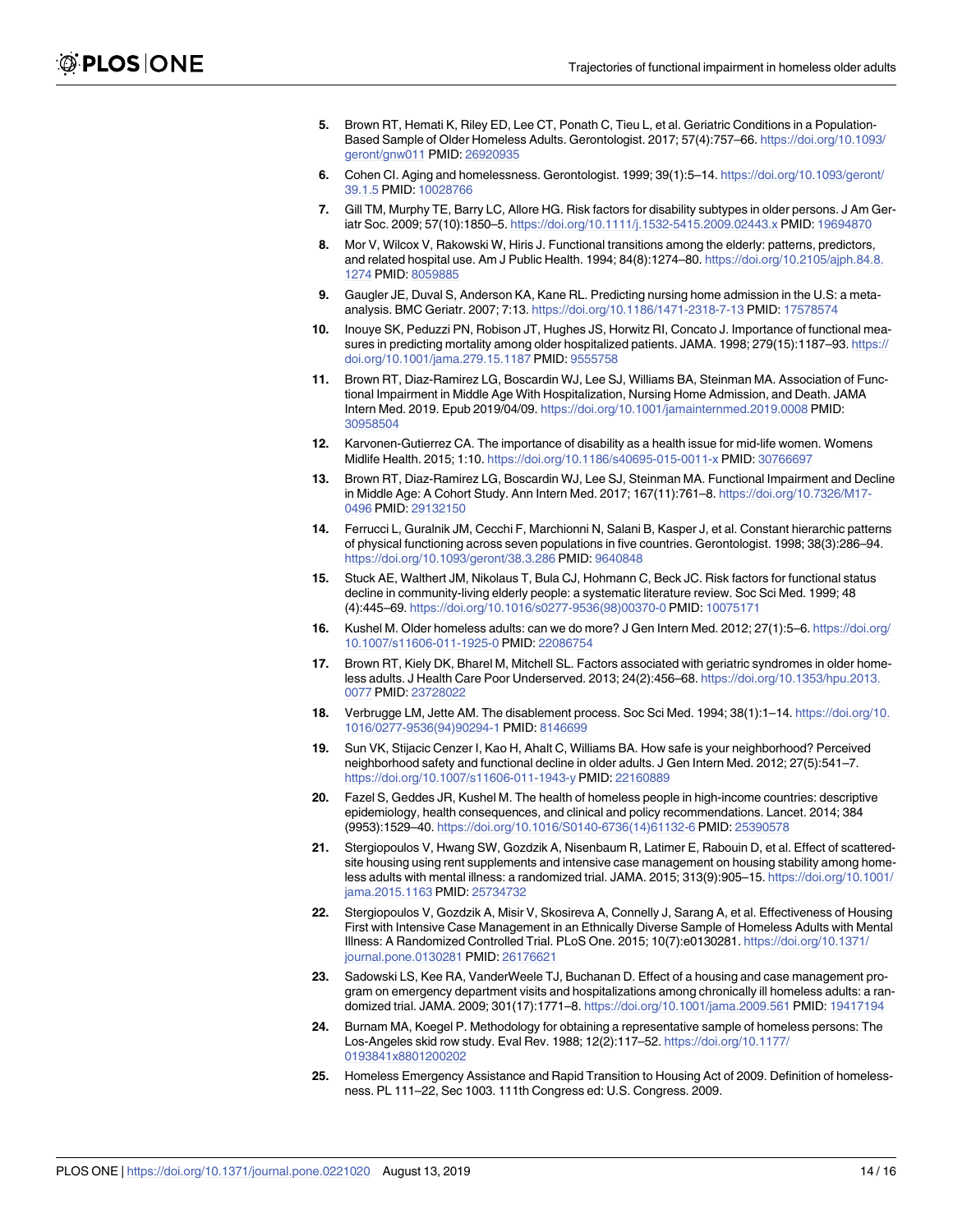- <span id="page-14-0"></span>**[26](#page-2-0).** Dunn LB, Jeste DV. Enhancing informed consent for research and treatment. Neuropsychopharmacology. 2001; 24(6):595–607. [https://doi.org/10.1016/S0893-133X\(00\)00218-9](https://doi.org/10.1016/S0893-133X(00)00218-9) PMID: [11331139](http://www.ncbi.nlm.nih.gov/pubmed/11331139)
- **[27](#page-3-0).** Katz S. Assessing self-maintenance: activities of daily living, mobility, and instrumental activities of daily living. J Am Geriatr Soc. 1983; 31(12):721–7. <https://doi.org/10.1111/j.1532-5415.1983.tb03391.x> PMID: [6418786](http://www.ncbi.nlm.nih.gov/pubmed/6418786)
- **[28](#page-3-0).** Wang EA, Hong CS, Shavit S, Sanders R, Kessell E, Kushel MB. Engaging individuals recently released from prison into primary care: a randomized trial. Am J Public Health. 2012; 102(9):e22–9. <https://doi.org/10.2105/AJPH.2012.300894> PMID: [22813476](http://www.ncbi.nlm.nih.gov/pubmed/22813476)
- **[29](#page-3-0).** van den Akker M, Buntinx F, Metsemakers JF, Roos S, Knottnerus JA. Multimorbidity in general practice: prevalence, incidence, and determinants of co-occurring chronic and recurrent diseases. J Clin Epidemiol. 1998; 51(5):367–75. PMID: [9619963](http://www.ncbi.nlm.nih.gov/pubmed/9619963)
- **[30](#page-3-0).** Fortin M, Soubhi H, Hudon C, Bayliss EA, van den Akker M. Multimorbidity's many challenges. BMJ. 2007; 334(7602):1016–7. <https://doi.org/10.1136/bmj.39201.463819.2C> PMID: [17510108](http://www.ncbi.nlm.nih.gov/pubmed/17510108)
- **[31](#page-3-0).** U.S. Preventative Services Task Force. Screening for impaired visual acuity in older adults: U.S. Preventive Services Task Force recommendation statement. Ann Intern Med. 2009; 151(1):37–43, W10. <https://doi.org/10.7326/0003-4819-151-1-200907070-00007> PMID: [19581645](http://www.ncbi.nlm.nih.gov/pubmed/19581645)
- **[32](#page-3-0).** Moyer VA. Screening for hearing loss in older adults: U.S. Preventive Services Task Force recommendation statement. Ann Intern Med. 2012; 157(9):655–61. [https://doi.org/10.7326/0003-4819-157-9-](https://doi.org/10.7326/0003-4819-157-9-201211060-00526) [201211060-00526](https://doi.org/10.7326/0003-4819-157-9-201211060-00526) PMID: [22893115](http://www.ncbi.nlm.nih.gov/pubmed/22893115)
- **[33](#page-3-0).** Sullivan G, Dumenci L, Burnam A, Koegel P. Validation of the brief instrumental functioning scale in a homeless population. Psychiatr Serv. 2001; 52(8):1097–9. <https://doi.org/10.1176/appi.ps.52.8.1097> PMID: [11474058](http://www.ncbi.nlm.nih.gov/pubmed/11474058)
- **[34](#page-3-0).** Bland RC, Newman SC. Mild dementia or cognitive impairment: the Modified Mini-Mental State examination (3MS) as a screen for dementia. Can J Psychiatry. 2001; 46(6):506–10. [https://doi.org/10.1177/](https://doi.org/10.1177/070674370104600604) [070674370104600604](https://doi.org/10.1177/070674370104600604) PMID: [11526806](http://www.ncbi.nlm.nih.gov/pubmed/11526806)
- **[35](#page-3-0).** Radloff LS. The CES-D Scale: A self-report depression scale for research in the general population. Appl Psychol Meas. 1977; 1(3):385–401. <https://doi.org/10.1177/014662167700100306>
- **[36](#page-3-0).** Guralnik JM, Simonsick EM, Ferrucci L, Glynn RJ, Berkman LF, Blazer DG, et al. A short physical performance battery assessing lower extremity function: association with self-reported disability and prediction of mortality and nursing home admission. J Gerontol. 1994; 49(2):M85–94. PMID: [8126356](http://www.ncbi.nlm.nih.gov/pubmed/8126356)
- **[37](#page-3-0).** Al-Delaimy W, Edland S, Pierce J, Mills A, White M. California Tobacco Survey (CTS): 2008. Available from: [http://www.cdph.ca.gov/programs/tobacco/Documents/](http://www.cdph.ca.gov/programs/tobacco/Documents/CTCPCaliforniaAdultTobaccoSurvey2008.pdf) [CTCPCaliforniaAdultTobaccoSurvey2008.pdf](http://www.cdph.ca.gov/programs/tobacco/Documents/CTCPCaliforniaAdultTobaccoSurvey2008.pdf).
- **[38](#page-3-0).** Riley ED, Cohen J, Knight KR, Decker A, Marson K, Shumway M. Recent Violence in a Community-Based Sample of Homeless and Unstably Housed Women With High Levels of Psychiatric Comorbidity. Am J Public Health. 2014; 104(9):1657–63. <https://doi.org/10.2105/AJPH.2014.301958> PMID: [25033127](http://www.ncbi.nlm.nih.gov/pubmed/25033127)
- **[39](#page-3-0).** Babor TF, Higgins-Biddle JC, Saunders JB, Monteiro MG. AUDIT: The alcohol use disorders identification test: Guidelines for use in primary health care. Geneva: World Health Organization. 2001. Available from: [https://www.who.int/substance\\_abuse/publications/audit/en/](https://www.who.int/substance_abuse/publications/audit/en/).
- **[40](#page-3-0).** Humeniuk R, Henry-Edwards S, Ali R, Poznyak V, Monteiro M. The Alcohol, Smoking and Substance Involvement Screening Test (ASSIST): Manual for use in primary care. Geneva: World Health Organization. 2010. Available from: [https://www.who.int/substance\\_abuse/activities/assist/en/.](https://www.who.int/substance_abuse/activities/assist/en/)
- **[41](#page-3-0).** Lee CT, Guzman D, Ponath C, Tieu L, Riley E, Kushel M. Residential patterns in older homeless adults: Results of a cluster analysis. Soc Sci Med. 2016; 153:131–40. [https://doi.org/10.1016/j.socscimed.](https://doi.org/10.1016/j.socscimed.2016.02.004) [2016.02.004](https://doi.org/10.1016/j.socscimed.2016.02.004) PMID: [26896877](http://www.ncbi.nlm.nih.gov/pubmed/26896877)
- **[42](#page-3-0).** Tsemberis S, McHugo G, Williams V, Hanrahan P, Stefancic A. Measuring homelessness and residential stability: The residential time-line follow-back inventory. 2007; 35(1):29–42. [https://doi.org/10.1002/](https://doi.org/10.1002/jcop.20132) [jcop.20132](https://doi.org/10.1002/jcop.20132)
- **[43](#page-4-0).** Everitt B, Landau S, Leese M, Stahl D. Cluster Analysis. Chichester, U.K.: Wiley; 2011.
- **[44](#page-4-0).** Kohn HF, Steinley D, Brusco MJ. The p-median model as a tool for clustering psychological data. Psychol Methods. 2010; 15(1):87–95. <https://doi.org/10.1037/a0018535> PMID: [20230105](http://www.ncbi.nlm.nih.gov/pubmed/20230105)
- **[45](#page-4-0).** Ward JH. Hierarchical grouping to optimize an objective function. Journal of the American Statistical Association. 1963; 58(301):236–44.
- **[46](#page-4-0).** Calinski T, Harabasz J. A dendrite method for cluster analysis. Comm Stat. 1974; 3(1):1–27.
- **[47](#page-4-0).** Hair JF, Black WC, Babin BJ, Anderson RE. Multivariate data analysis. Upper Saddle River, NJ: Prentice Hall; 2015.